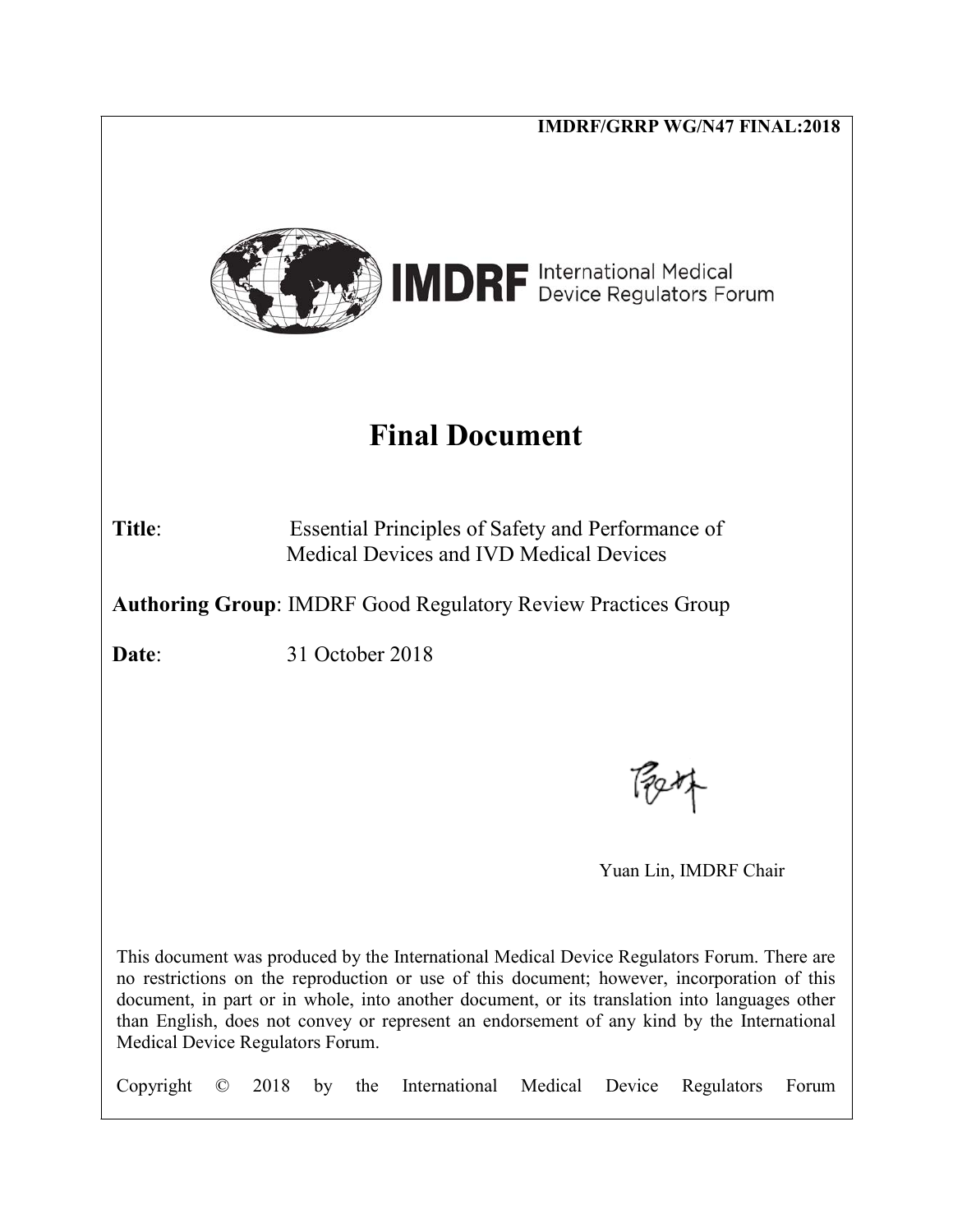# **Table of Contents**

| 1.0 |                                                                                       |  |  |  |
|-----|---------------------------------------------------------------------------------------|--|--|--|
| 2.0 |                                                                                       |  |  |  |
| 3.0 |                                                                                       |  |  |  |
| 4.0 |                                                                                       |  |  |  |
| 5.0 | Essential Principles Applicable to all Medical Devices and IVD Medical Devices 12     |  |  |  |
| 6.0 | Essential Principles Applicable to Medical Devices other than IVD Medical Devices  23 |  |  |  |
| 7.0 |                                                                                       |  |  |  |
|     |                                                                                       |  |  |  |
|     |                                                                                       |  |  |  |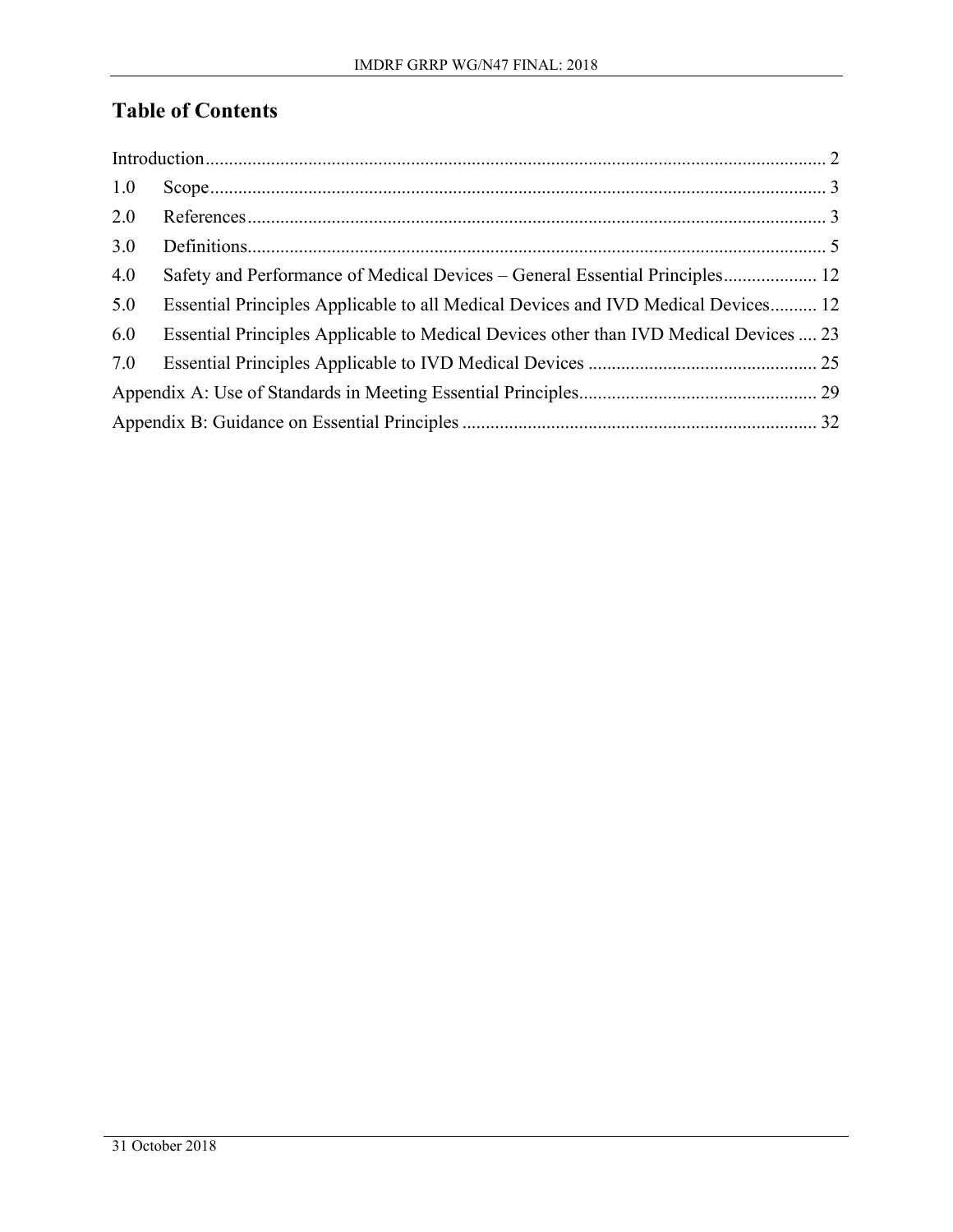# **Preface**

The document herein was produced by the International Medical Device Regulators Forum (IMDRF), a voluntary group of medical device regulators from around the world. The document has been subject to consultation throughout its development.

There are no restrictions on the reproduction, distribution or use of this document; however, incorporation of this document, in part or in whole, into any other document, or its translation into languages other than English, does not convey or represent an endorsement of any kind by the International Medical Device Regulators Forum.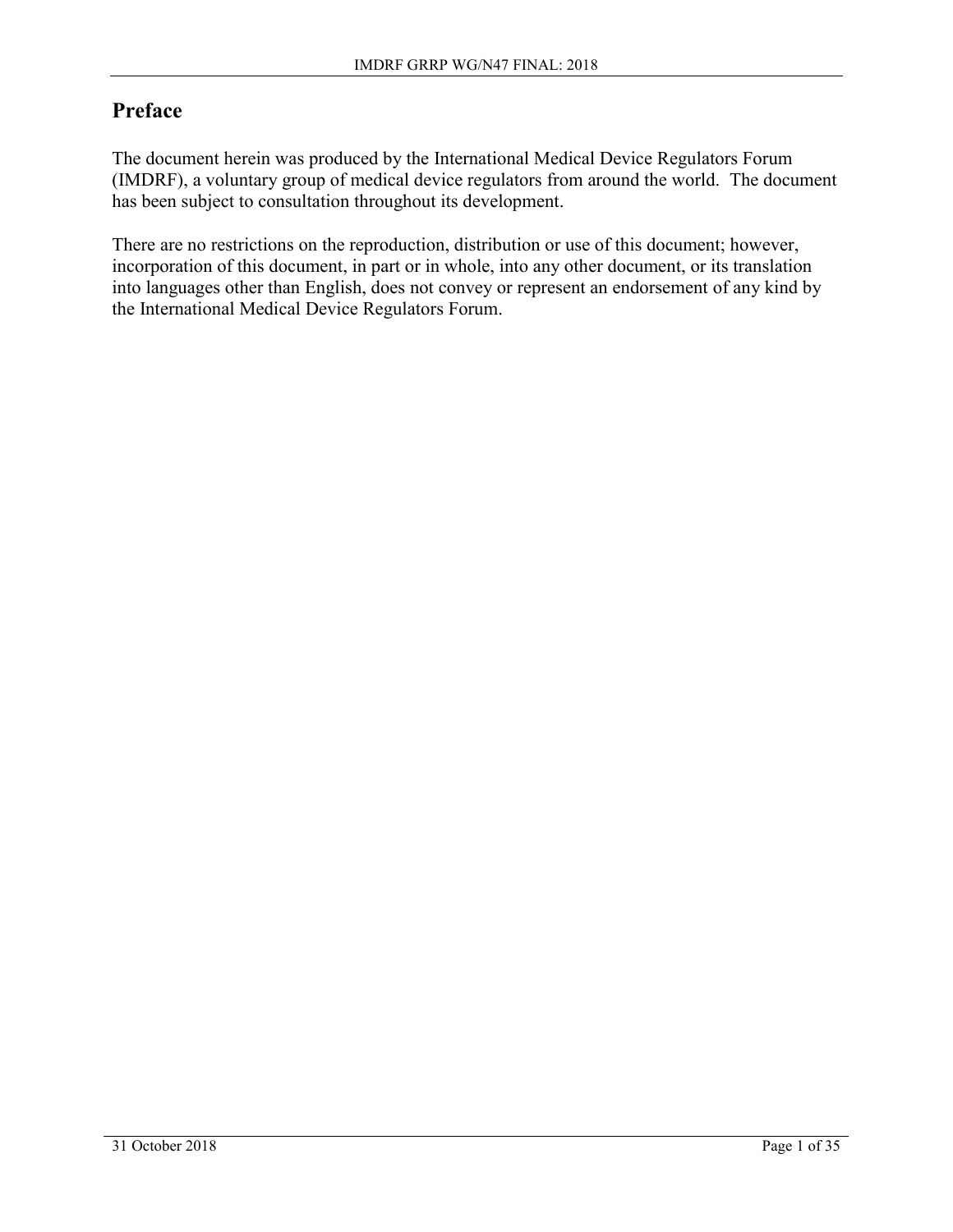## **Introduction**

The purpose of this IMDRF guidance is to provide harmonized Essential Principles that should be fulfilled in the design and manufacturing of medical devices and IVD medical devices to ensure that they are safe and perform as intended. The worldwide adoption of a common set of fundamental design and manufacturing requirements for medical devices that, when met, provide assurance the device is safe and performs as intended, offers significant benefits to, among others, manufacturers, users, patients/consumers, and to Regulatory Authorities. Reducing differences between jurisdictions decreases the cost of gaining regulatory compliance and allows patients earlier access to new technologies and treatments.

This document has been developed to encourage and support global convergence of regulatory systems. It is intended for use by Regulatory Authorities (RAs), Conformity Assessment Bodies (CABs), industry, and other stakeholders, and will provide benefits in establishing, in a consistent way, an economic and effective approach to the control of medical devices in the interest of public health. It seeks to strike a balance between the responsibilities of RAs to safeguard the health of their citizens and their obligations to avoid placing unnecessary burdens upon the industry.

The manufacturer of a medical device and in vitro diagnostic (IVD) medical device is expected to design and manufacture a product that is safe and effective throughout its life-cycle. This guidance document describes fundamental design and manufacturing requirements, referred to as 'Essential Principles of Safety and Performance' that, when met, provide assurance that a medical device and IVD medical device is safe and performs as intended, by the manufacturer. Essential principles of safety and performance provide broad, high-level, criteria for design, production, and postproduction throughout the life-cycle of all medical devices and IVD medical devices, ensuring their safety and performance. Compliance with the Essential Principles of Safety and Performance, via the use of applicable standards throughout a product's lifecycle, including where appropriate a pre-market review, is an acceptable approach for applying controls relative to a device's safety and performance by the RAs with Jurisdiction. Depending on the RA having jurisdiction and the particular medical device or IVD medical device there may be additional requirements that may need to be met. Where standards are being considered as part of regulatory compliance, their development can benefit from these Essential Principles of Safety and Performance.

As used within the context of this document to encourage compliance with the Essential Principles of Safety and Performance, "should" indicates that among several possibilities, one is recommended as particularly suitable, without mentioning or excluding others, or that a certain course of action is preferred but not necessarily required, or that (in the negative form) a certain possibility or course of action should be avoided but is not prohibited. "May" is used to indicate that a course of action is permissible within the limits of the standard. "Can" is used as a statement of possibility and capability. Finally, "must" is used only to describe "unavoidable" situations, including those mandated by government regulation.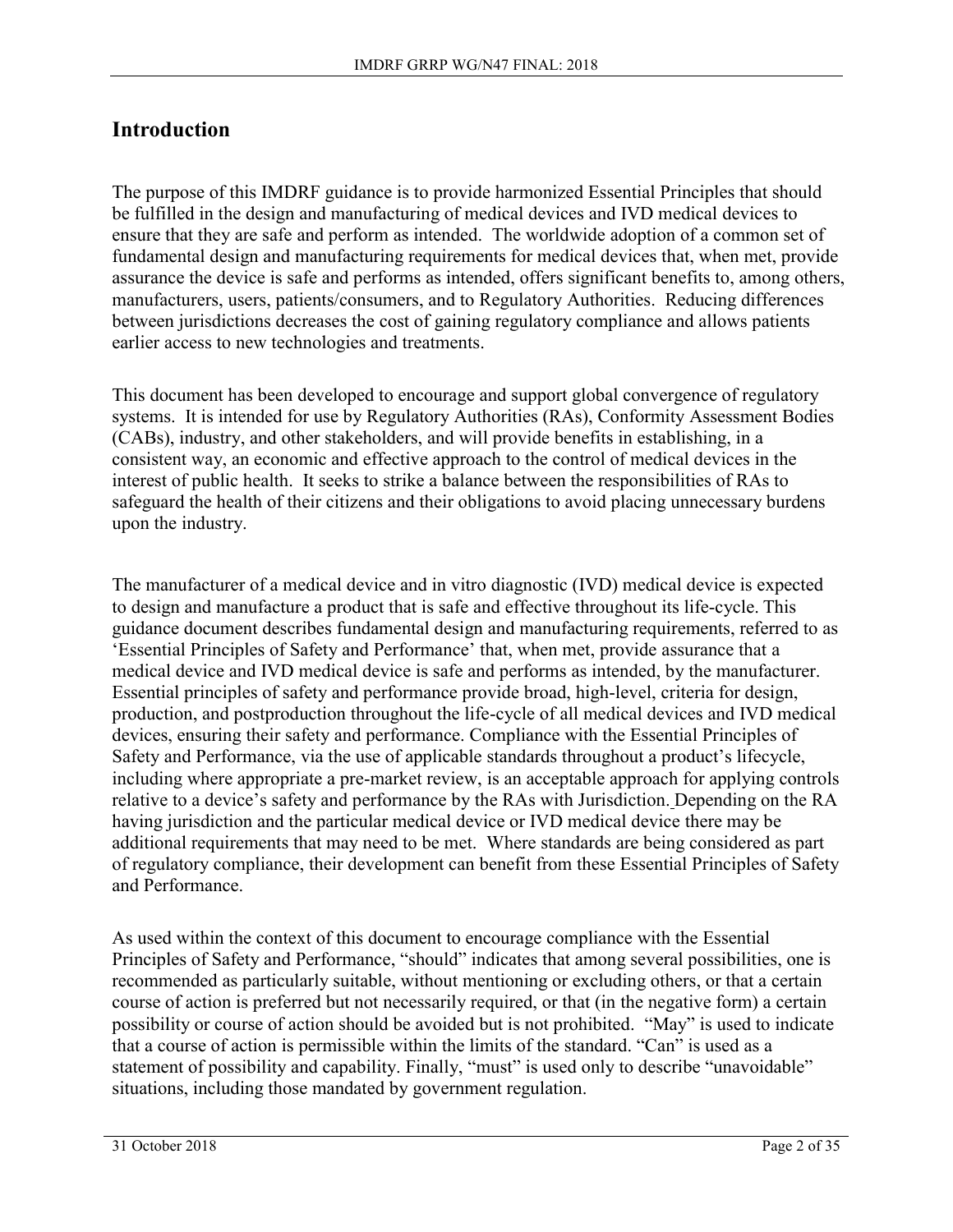This document supersedes an earlier version produced under the Global Harmonization Task Force (GHTF) with the same title dated November 2, 2012 (GHTF/SG1/N68:2012).

## **1.0 Scope**

This document applies to all medical devices and IVD medical devices and is intended to identify and describe essential principles of safety and performance which should be considered during the design and manufacturing process. Depending on the particular medical device or IVD medical device, some of the essential principles of safety and performance do not apply. In those cases, justifications should be provided for their exclusion.

## **2.0 References**

- IMDRF/GRRP WG/N040:2017 *Competence, Training, and Conduct Requirements for Regulatory Reviewers*
- IMDRF/SaMD WG/N41FINAL:2017 *Software as a Medical Device (SaMD): Clinical Evaluation*
- IMDRF/SaMD WG/N23 FINAL:2015 *Software as a Medical Device (SaMD): Application of Quality Management System*
- IMDRF/SaMD WG/N12 FINAL:2014 *"Software as a Medical Device": Possible Framework for Risk Categorization and Corresponding Considerations*
- IMDRF/SaMD WG/N10 FINAL:2013 *Software as a Medical Device (SaMD): Key Definitions*
- GHTF/SG1/N78:2012 *Principles of Conformity Assessment for Medical Devices.*
- IMDRF/GRRP WG/N52 *Principles of Labeling for Medical Devices and IVD Medical Devices*
- GHTF/SG1/N044:2008 *Role of Standards in the Assessment of Medical Devices.*
- GHTF/SG1/N055:2009 *Definitions of the Terms Manufacturer, Authorised Representative, Distributor and Importer*
- GHTF/SG1/N046:2008 *Principles of Conformity Assessment for In Vitro Diagnostic (IVD) Medical Devices*
- GHTF/SG1/N071:2012 *Definition of the Terms 'Medical Device' and 'In Vitro Diagnostic (IVD) Medical Device'*
- GHTF/SG5/N1R8:2007 *Clinical Evidence – Key Definitions and Concepts*
- GHTF/SG5/N2R8:2007 *Clinical Evaluation*
- GHTF/SG5/N3:2010 *Clinical Investigations*
- GHTF/SG5/N6:2012 *Clinical Evidence for IVD Medical Devices Key Definitions and Concepts*
- GHTF/SG5/N7:2012 *Clinical Evidence for IVD Medical Devices Scientific Validity Determination and Performance Evaluation*.
- GHTF/SG5/N8:2012 *Clinical Performance Studies for In Vitro Diagnostic Medical Devices*
- Declaration of Helsinki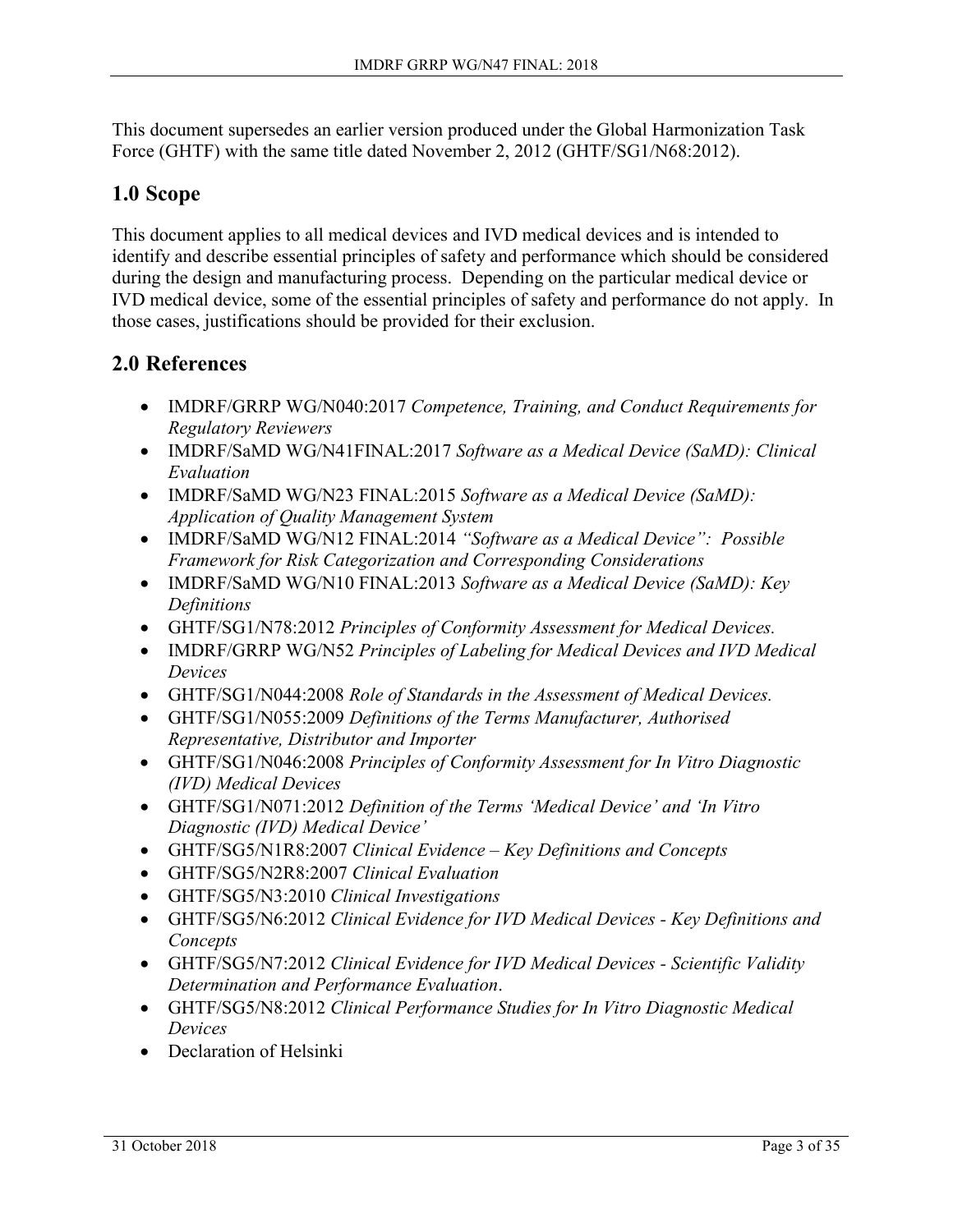# **Standards**

The standards below were consulted in the writing of this document and may be useful in meeting the essential principles discussed herein. This list is not intended as a required or complete list of standards that can be used to meet the essential principles.

- ISO 14971 *Medical Devices – Application of Risk Management to Medical Devices*
- ISO 13485 *Medical Devices – Quality Management Systems – Requirements for Regulatory Purposes*
- ISO 11135 *Sterilization of Health-Care Products -- Ethylene oxide -- Requirements for the Development, Validation and Routine Control of a Sterilization Process for Medical Devices*
- ISO 11137 *Sterilization of Health Care Products -- Radiation*
- ISO 11138 *Sterilization of Health Care Products -- Biological indicators*
- ISO 11140 *Sterilization of Health Care Products -- Chemical indicators*
- ISO 11607 *Packaging for Terminally Sterilized Medical Devices*
- ISO 11737 *Sterilization of Medical Devices -- Microbiological Methods*
- ISO 17665 *Sterilization of Health Care Products - Moist Heat*
- ISO 14937 *Sterilization of Health Care Products - General Requirements for Characterization of a Sterilizing Agent and the Development, Validation and Routine Control of a Sterilization Process for Medical Devices*
- ISO 13408 *Aseptic Processing of Health Care Products*
- ISO 10993 *Biological Evaluation of Medical Devices*
- ISO 23640 *In Vitro Diagnostic Medical Devices Evaluation of stability of in vitro diagnostic reagents*
- ISO 14155 *Clinical Investigation of Medical Devices for Human Subjects Good clinical practice*
- ISO 14644 *Cleanrooms and Associated Controlled Environments*
- ISO 17664 *Processing of Health Care Products - Information to be Provided by the Medical Device Manufacturer for the Processing of Medical Devices*
- ISO 80369 *Small-Bore Connectors for Liquids and Gases in Healthcare Applications*
- ISO 22442 *Medical Devices Utilizing Animal Tissues and their Derivatives*
- IEC 60601 Medical Electrical Equipment
- IEC 61010 *Safety Requirements for Electrical Equipment for Measurement, Control, and Laboratory Use*
- IEC 62366-1 *Medical Devices Part 1: Application of Usability Engineering to Medical Devices*
- IEC 62366-2 *Medical Devices Part 2: Guidance on the Application of Usability Engineering to Medical Devices*
- IEC 80001 *Application of Risk Management for IT Networks Incorporating Medical Devices*
- IEC 62304 *Medical device software Software Life Cycle Processes*
- CLSI EP05 *Evaluation of Precision of Quantitative Measurement Procedures*
- CLSI EP06 *Evaluation of the Linearity of Quantitative Measurement Procedures*
- CLSI EP07 *Interference Testing in Clinical Chemistry*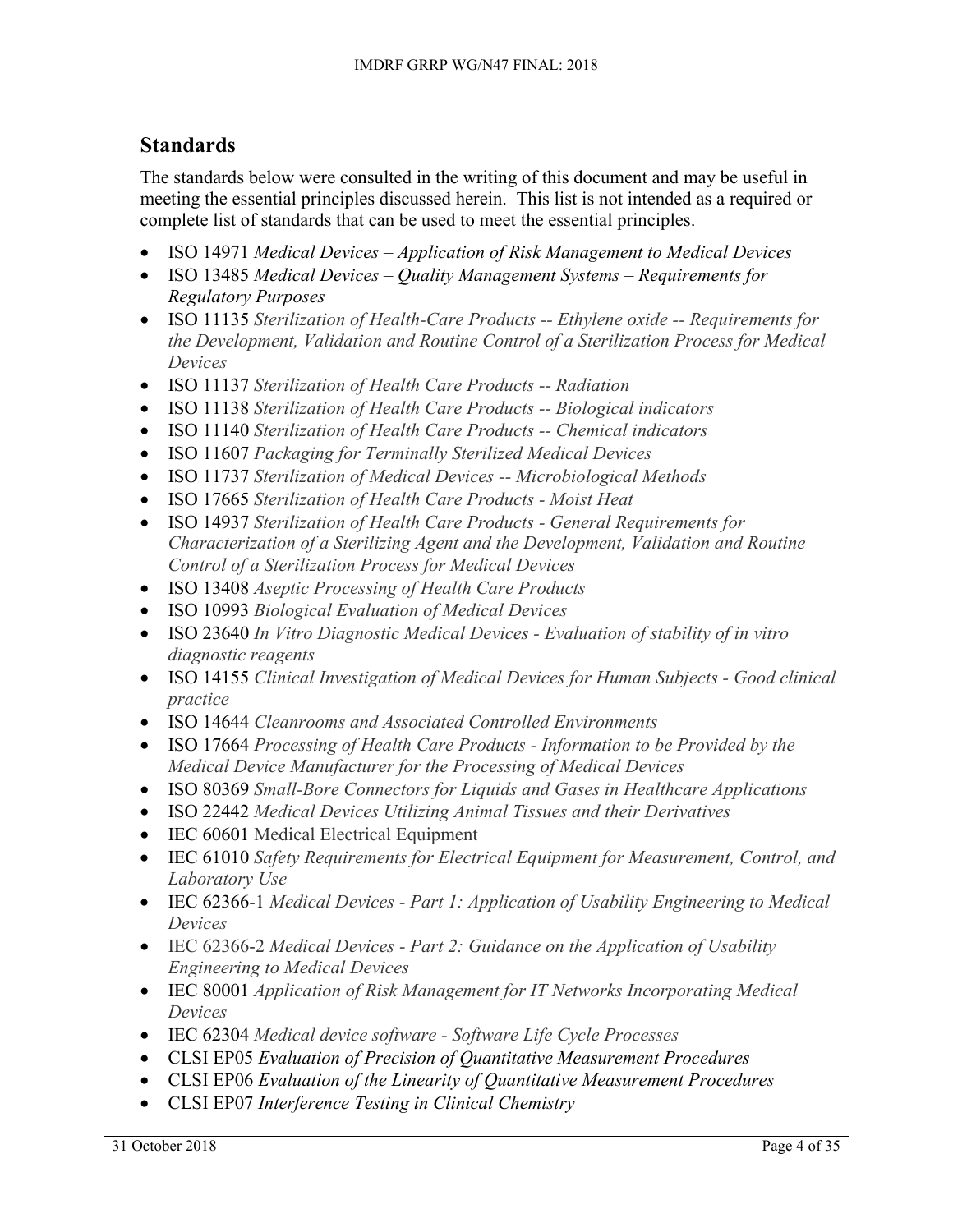- CLSI EP12 *User Protocol for Evaluation of Qualitative Test Performance; Approved Guideline*
- CLSI EP17 *Evaluation of Detection Capability for Clinical Laboratory Measurement Procedures; Approved Guideline*
- CLSI EP21 *Evaluation of Total Analytical Error for Quantitative Medical Laboratory Measurement Procedures*
- CLSI EP25 *Evaluation of Stability of In Vitro Diagnostic Reagent*
- CLSI EP28 *Defining, Establishing, and Verifying Reference Intervals in the Clinical Laboratory*

# **3.0 Definitions**

- 3.1 *Active Medical Device*: Any medical device, operation of which depends on a source of electrical energy or any source of power other than that directly generated by the human body or gravity and which acts by converting this energy. Medical devices intended to transmit energy, substances or other elements between an active medical device and the patient, without any significant change, are not considered to be active medical devices. Standalone software is considered to be an active medical device.(GHTF/SG1/N77:2012)
- 3.2 *Analytical Performance of an IVD Medical Device:* The ability of an IVD medical device to detect or measure a particular analyte. (GHTF/SG5/N6:2012)
- 3.3 *Appropriately Reduce [Risks]:* The reduction of risk to an acceptable level as determined by the manufacturer and regulatory authority (reducing risk as low as reasonably practicable, reducing risk as low as reasonably achievable, or reducing risk as far as possible) without adversely affecting the benefit-risk ratio.
- 3.4 *Conformity Assessment Body (CAB):* A body other than a Regulatory Authority engaged in determining whether the relevant requirements in technical regulations or standards are fulfilled. (IMDRF/GRRP WG/N040:2017)
- 3.5 *Clinical Data:* Safety and/or performance information that are generated from the clinical use of a medical device. (GHTF/SG5/N1R8:2007)
- 3.6 *Clinical Evaluation:* The assessment and analysis of clinical data pertaining to a medical device to verify the clinical safety and performance of the device when used as intended by the manufacturer. (GHTF/SG5/N1R8:2007)
- 3.7 *Clinical Evidence:* The clinical data and the clinical evaluation report pertaining to a medical device. (GHTF/SG5/N1R8:2007)
- 3.8 *Clinical Evidence for an IVD Medical Device:* All the information that supports the scientific validity and performance for its use as intended by the manufacturer. (GHTF/SG5/N6:2012)
- 3.9 *Clinical Investigation:* Any systematic investigation or study in or on one or more human subjects, undertaken to assess the safety and/or performance of a medical device. Explanation: This term is synonymous with 'clinical trial' and 'clinical study'. (GHTF/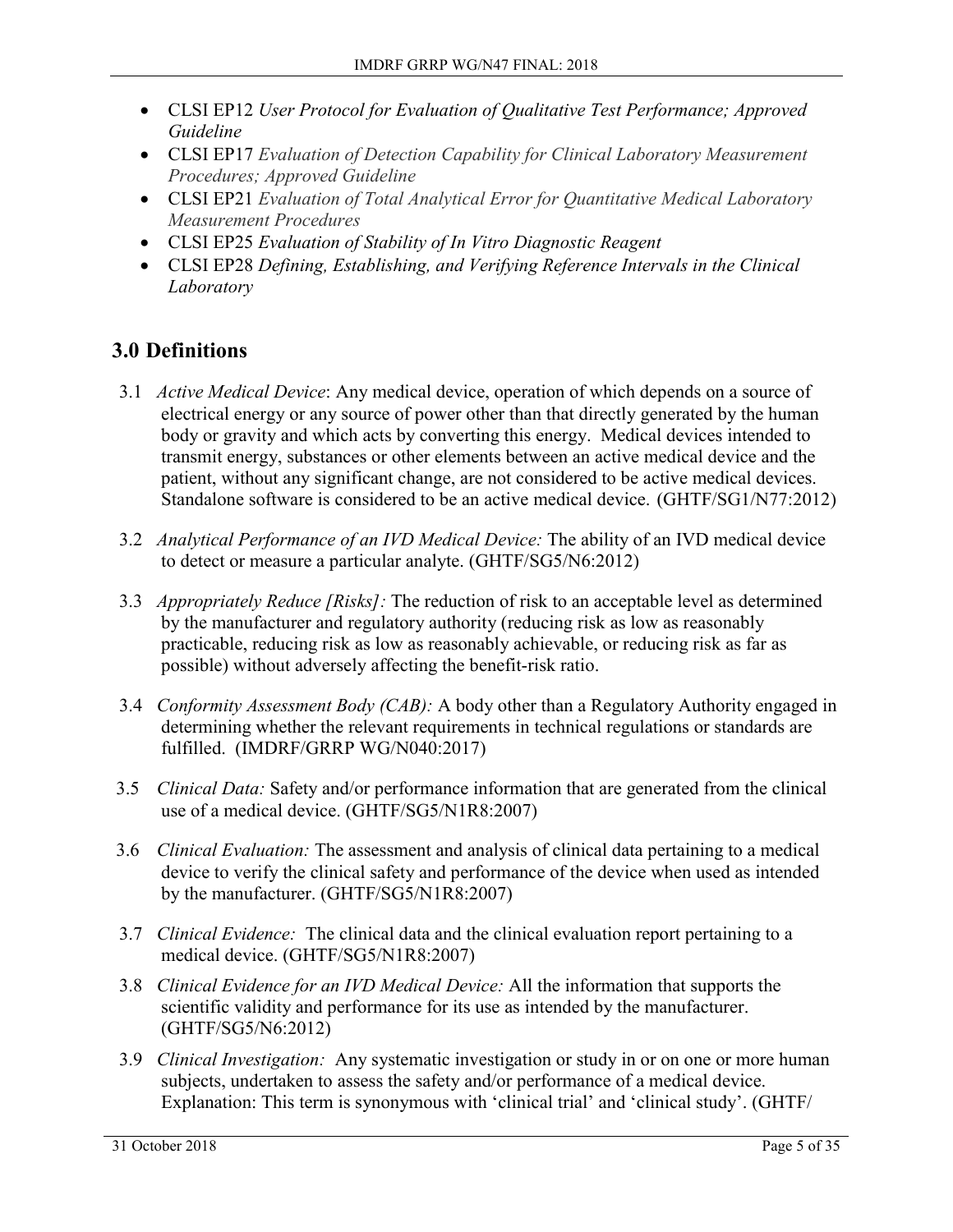SG5/N1R8)

- 3.10 *Clinical Performance:* The ability of a medical device to achieve clinical outcome(s) in its intended purpose as claimed by the manufacturer. (Modified from GHTF/SG5/N1R8:2007)
- 3.11 *Clinical Performance of an IVD Medical Device:* The ability of an IVD medical device to yield results that are correlated with a particular clinical condition/physiological state in accordance with target population and intended user. (Modified from GHTF/SG5/N6:2012)

NOTE 1: Clinical performance can include diagnostic sensitivity and diagnostic specificity based on the known clinical/physiological state of the individual, and negative and positive predictive values based on the prevalence of the disease.

3.12 *Effective:* The ability of a medical device or IVD medical device to provide clinically significant results in a significant portion of the target population.

NOTE: This ability is assessed in situations where the medical device or IVD medical device is used for its intended uses and conditions of use and accompanied by adequate directions for use and warnings against unsafe use.

3.13 *Expected Lifetime/Expected Service Life:* Time period specified by the manufacturer during which the medical device or IVD medical device is expected to maintain safe and effective use.

NOTE 1: The expected lifetime can be determined by stability.

NOTE 2: Maintenance, repairs, or upgrades (e.g. safety or cybersecurity modifications) can be necessary during the expected lifetime.

3.14 *Expiry Date/Expiration Date:* Upper limit of the time interval during which the safety and performance characteristics of a material stored under specified conditions can be assured.

NOTE 1: This also applies to medical devices whose physical, chemical or functional properties are maintained during a specified and known period, such as for capital equipment.

NOTE 2: Expiry dates are assigned to IVD reagents, calibrators, control materials and other components by the manufacturer, based on experimentally determined stability properties.

(Modified from ISO 18113-1:2009)

- 3.15 *Harm:* Injury or damage to the health of people, or damage to property or the environment. (ISO/IEC Guide 51:2014)
- 3.16 *Hazard:* Potential source of harm. (ISO/IEC Guide 51:2014)
- 3.17 *Indications for Use:* A general description of the disease or condition the medical device or IVD medical device will diagnose, treat, prevent, cure, or mitigate, including a description of the patient population for which the medical device or IVD medical device is intended.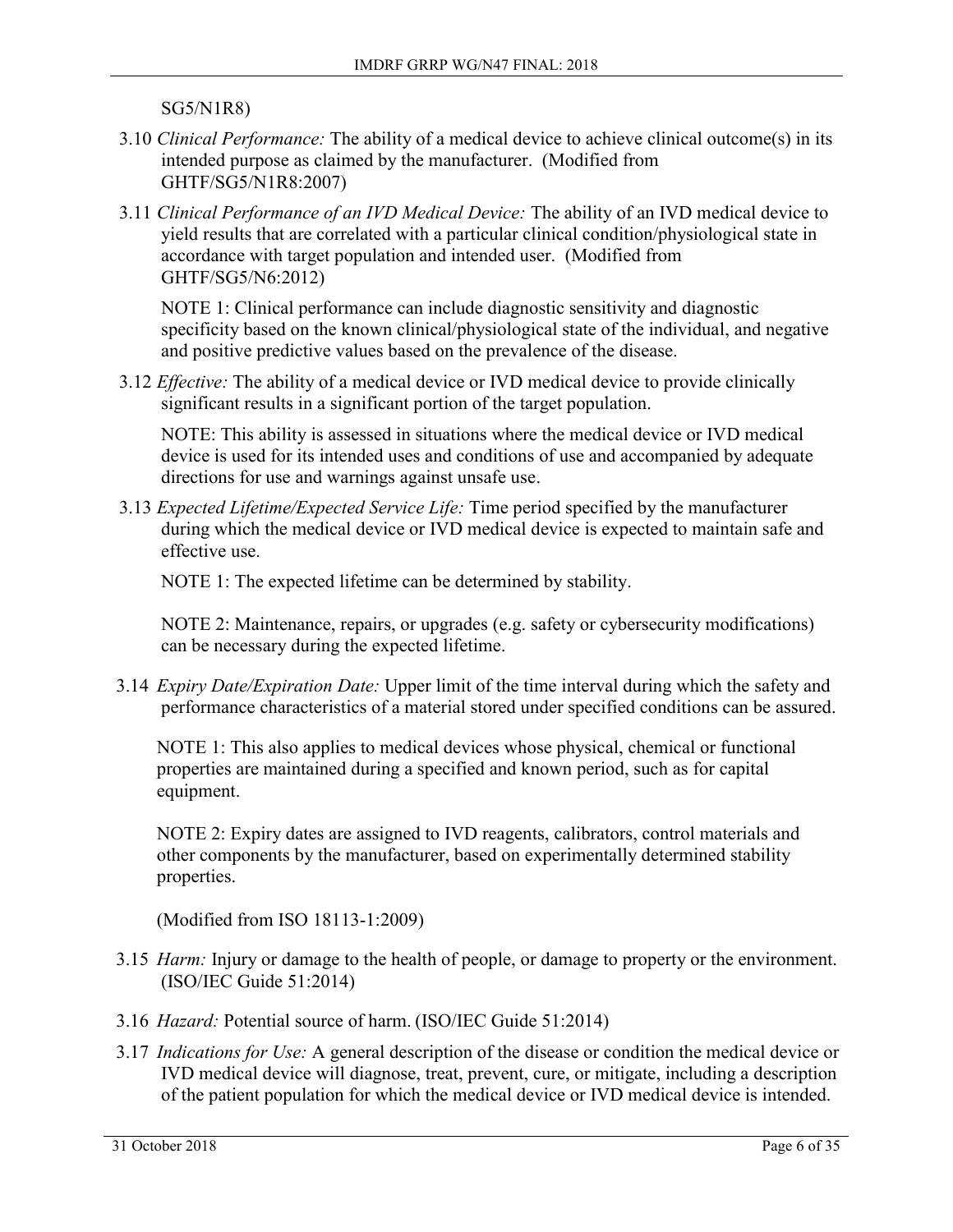3.18 *Intended Use / Intended Purpose*: The objective intent regarding the use of a product, process or service as reflected in the specifications, instructions and information provided by the manufacturer. (Modified from GHTF/SG1/N77:2012)

NOTE: The intended use can include the indications for use.

3.19 *Instructions for Use:* Information provided by the manufacturer to inform the device user of the medical device's intended purpose and proper use and of any precautions to be taken. (GHTF/SG1/N70:2011)

NOTE: Instructions for use can also be referred to as "package insert."

3.20 *In Vitro Diagnostic (IVD) Medical Device: '*In Vitro Diagnostic (IVD) medical device' means a medical device, whether used alone or in combination, intended by the manufacturer for the in-vitro examination of specimens derived from the human body solely or principally to provide information for diagnostic, monitoring or compatibility purposes.

NOTE 1: IVD medical devices include reagents, calibrators, control materials, specimen receptacles, software, and related instruments or apparatus or other articles and are used, for example, for the following test purposes: diagnosis, aid to diagnosis, screening, monitoring, predisposition, prognosis, prediction, determination of physiological status.

NOTE 2: In some jurisdictions, certain IVD medical devices may be covered by other regulations.

(GHTF/SG1/N071:2012)

3.21 *Label:* Written, printed, or graphic information either appearing on the medical device itself, or on the packaging of each unit, or on the packaging of multiple devices. (GHTF/SG1/N70:2011)

NOTE: The definition above refers to the human readable label.

3.22 *Labeling:* the label, instructions for use, and any other information that is related to identification, technical description, intended purpose and proper use of the medical device, but excluding shipping documents. (GHTF/SG1/N70:2011)

NOTE 1: Labeling can also be referred to as "information supplied by the manufacturer."

NOTE 2: Labeling can be in printed or electronic format and may either physically accompany the medical device or direct the user to where the labeling information can be accessed (such as through a website).

3.23 *Lay User:* Individual who does not have formal training in a relevant field or discipline. (Modified from GHTF/SG1/N045:2008)

NOTE 1: Principles for lay person(s) may also apply to self-testing for a medical device or IVD medical device.

NOTE 2: For an IVD medical device used outside of a laboratory setting, the user of the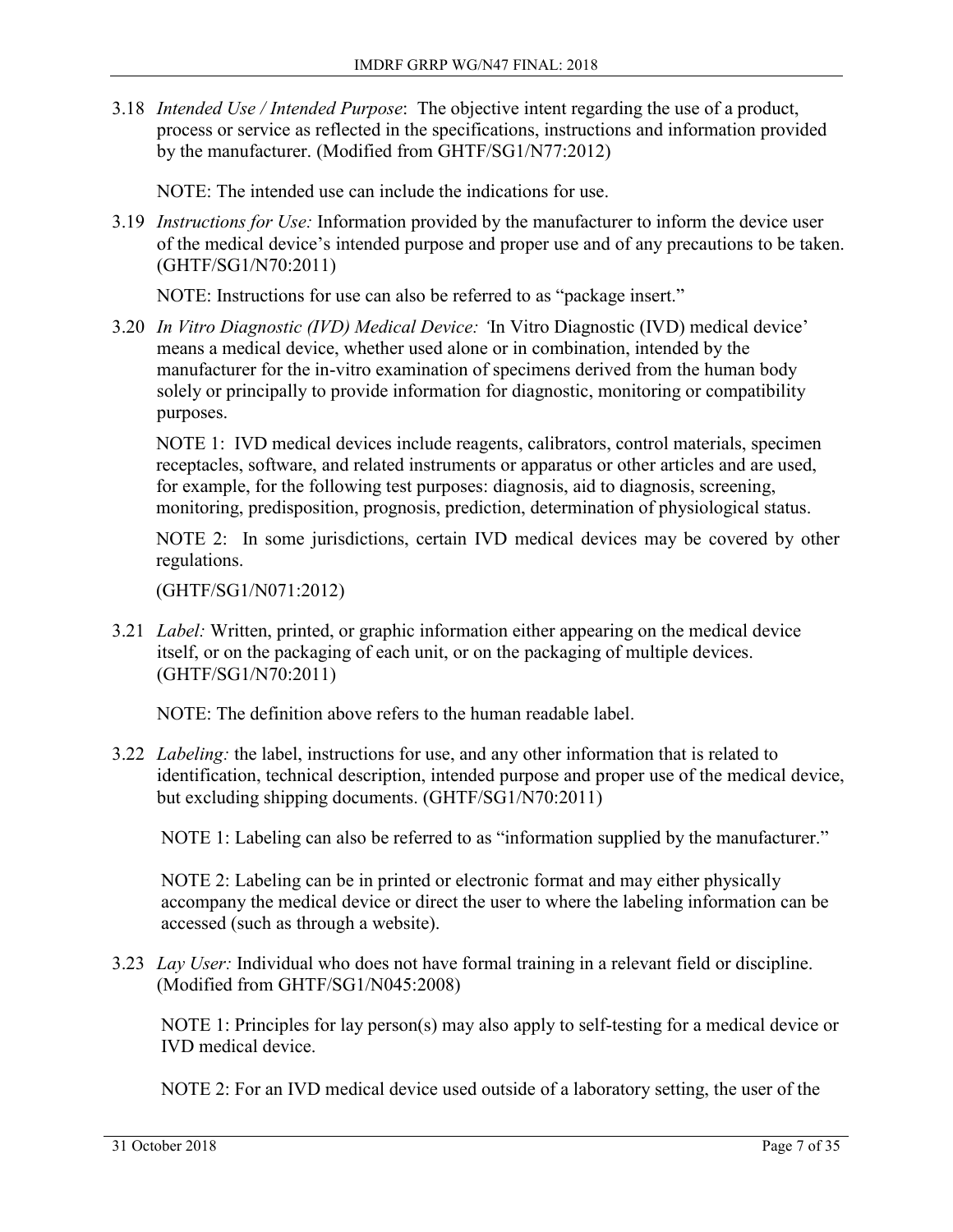IVD medical device will be considered a lay user.

 NOTE 3: For an IVD medical device for self-collection/self-testing, a self-tester is considered a lay user.

- 3.24 *Life-Cycle:* All phases in the life of a medical device, from the initial conception to final decommissioning and disposal. (ISO/IEC Guide 51:2014)
- 3.25 *Manufacturer:* "Manufacturer" means any natural or legal person<sup>1</sup> with responsibility for design and/or manufacture of a medical device with the intention of making the medical device available for use, under their name; whether or not such a medical device is designed and/or manufactured by that person themselves or on their behalf by another person(s). (GHTF/SG1/N055:2009)

NOTE 1: This 'natural or legal person' has ultimate legal responsibility for ensuring compliance with all applicable regulatory requirements for the medical device in the countries or jurisdictions where it is intended to be made available or sold, unless this responsibility is specifically imposed on another person by the Regulatory Authority (RA) within that jurisdiction.

NOTE 2: The manufacturer's responsibilities are described in other GHTF guidance documents. These responsibilities include meeting both pre-market requirements and postmarket requirements, such as adverse event reporting and notification of corrective actions.

NOTE 3: 'Design and/or manufacture', as referred to in the above definition, may include specification development, production, fabrication, assembly, processing, packaging, repackaging, labeling, relabeling, sterilization, installation, or remanufacturing of a medical device; or putting a collection of devices, and possibly other products, together for a medical purpose.

NOTE 4: Any person who assembles or adapts a medical device that has already been supplied by another person for an individual patient, in accordance with the instructions for use, is not the manufacturer, provided the assembly or adaptation does not change the intended use of the medical device.

NOTE 5: Any person who changes the intended use of, or modifies, a medical device without acting on behalf of the original manufacturer and who makes it available for use under his own name, should be considered the manufacturer of the modified medical device.

NOTE 6: An authorised representative, distributor or importer who only adds its own address and contact details to the medical device or the packaging, without covering or changing the existing labeling, is not considered a manufacturer.

NOTE 7: To the extent that an accessory is subject to the regulatory requirements of a medical device<sup>2</sup>, the person responsible for the design and/or manufacture of that accessory is considered to be a manufacturer.

 $\overline{a}$ 1 The term "person" that appears here and in the other definitions of this document, includes legal entities such as a corporation, a partnership or an association.

<sup>2</sup> See GHTF/SG1/N29 *Information Document Concerning the Definition of the Term "Medical Device"*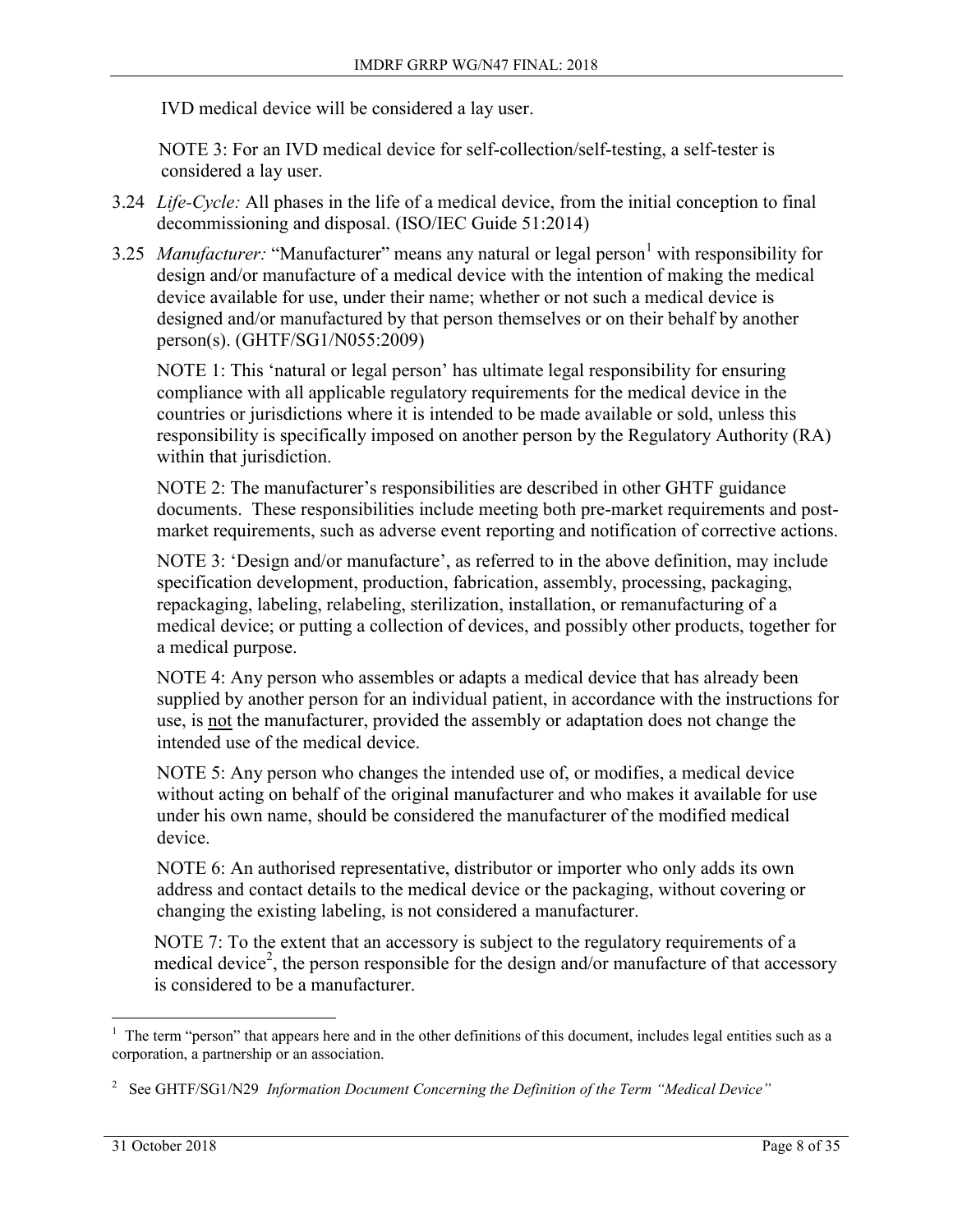- 3.26 *Medical Device*: Any instrument, apparatus, implement, machine, appliance, implant, reagent for in vitro use, software, material or other similar or related article, intended by the manufacturer to be used, alone or in combination, for human beings, for one or more of the specific medical purpose(s) of:
	- diagnosis, prevention, monitoring, treatment or alleviation of disease,
	- diagnosis, monitoring, treatment, alleviation of, or compensation for, an injury,
	- investigation, replacement, modification, or support of the anatomy, or of a physiological process,
	- supporting or sustaining life,
	- control of conception,
	- cleaning, disinfection or sterilization of medical devices,
	- providing information by means of in vitro examination of specimens derived from the human body;

and does not achieve its primary intended action by pharmacological, immunological, or metabolic means, in or on the human body, but which may be assisted in its intended function by such means.

NOTE 1: Products which may be considered to be medical devices in some jurisdictions but not in others include:

- disinfection substances,
- aids for persons with disabilities,
- devices incorporating animal and/or human tissues,
- devices for in-vitro fertilization or assisted reproduction technologies.

(Modified from GHTF/SG1/N071:2012)

 NOTE 1: For clarification purposes, in certain regulatory jurisdictions, devices for cosmetic/aesthetic purposes are also considered medical devices.

 NOTE 2: For clarification purposes, in certain regulatory jurisdictions, the commerce of devices incorporating human tissues is not allowed.

3.27 *Near-Patient Testing:* Testing that is performed near a patient and outside of centralized laboratory testing facilities.

NOTE 1: Users of near-patient testing can include lay or professional users.

NOTE 2: This is not intended to refer to sample collection procedures.

NOTE 3: In certain regulatory jurisdictions, this is also referred to as Point of Care Testing.

3.28 *Normal Use*: operation, including routine inspection and adjustments by any user, and stand-by, according to the instructions for use or in accordance with generally accepted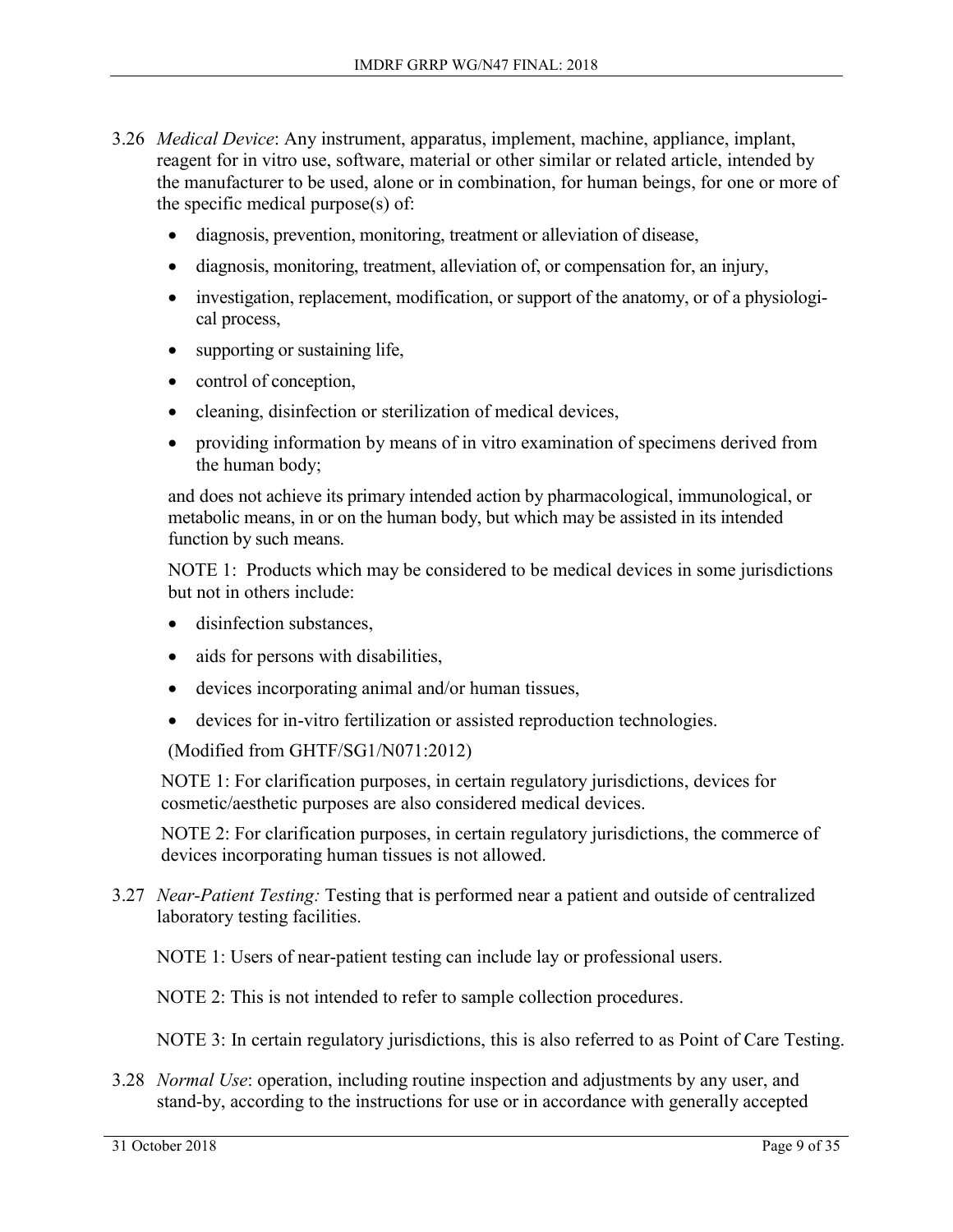practice for those medical devices or IVD medical devices provided without instructions for use. (modified from ISO 62366-1:2015).

NOTE 1: Normal use should not be confused with intended use. While both include the concept of use as intended by the manufacturer, intended use focuses on the medical purpose while normal use incorporates not only the medical purpose, but maintenance, transport, etc. as well.

NOTE 2: Use error can occur in normal use.

NOTE 3: Medical devices and IVD medical devices that can be used safely without instructions for use are exempted from having instructions for use by some authorities with jurisdiction.

- 3.29 *Packaging*: Product to be used for the containment, protection, handling, delivery, storage, transport and presentation of goods, from raw materials to processed goods, from the producer to the user or consumer, including processor, assembler or other intermediary. (ISO 21067-1:2016)
- 3.30 *Patient:* An individual under the care of a healthcare provider who may benefit from the action of a medical device. A patient may also be a user of a medical device.
- 3.31 *Performance:* The ability of a medical device to achieve its intended purpose as stated by the manufacturer. Performance may include both clinical and technical aspects.
- 3.32 *Performance Evaluation of an IVD Medical Device:* Assessment and analysis of data to establish or verify the scientific validity, the analytical and, where applicable, the clinical performance of an IVD medical device.
- 3.33 *Performance of an IVD Medical Device:* The ability of an IVD medical device to achieve its intended use/intended purpose as claimed by the manufacturer. The performance of an IVD medical device consists of the analytical and, where applicable, the clinical performance supporting the intended use of the IVD medical device. (GHTF/SG5/N6:2012)
- 3.34 *Regulatory Authority (RA):* A government body or other entity that exercises a legal right to control the use or sale of medical devices within its jurisdiction, and that may take enforcement action to ensure that medical products marketed within its jurisdiction comply with legal requirements. (IMDRF/GRRP WG/N040:2017)
- 3.35 *Risk:* Combination of the probability of occurrence of harm and the severity of that harm. (ISO/IEC Guide 51:2014)
- 3.36 *Risk Analysis:* Systematic use of available information to identify hazards and to estimate the risk. (ISO/IEC Guide 51:2014)
- 3.37 *Risk Assessment:* Overall process comprising a risk analysis and a risk evaluation. (ISO/IEC Guide 51:2014)
- 3.38 *Risk Evaluation:* Procedure based on the risk analysis to determine whether tolerable risk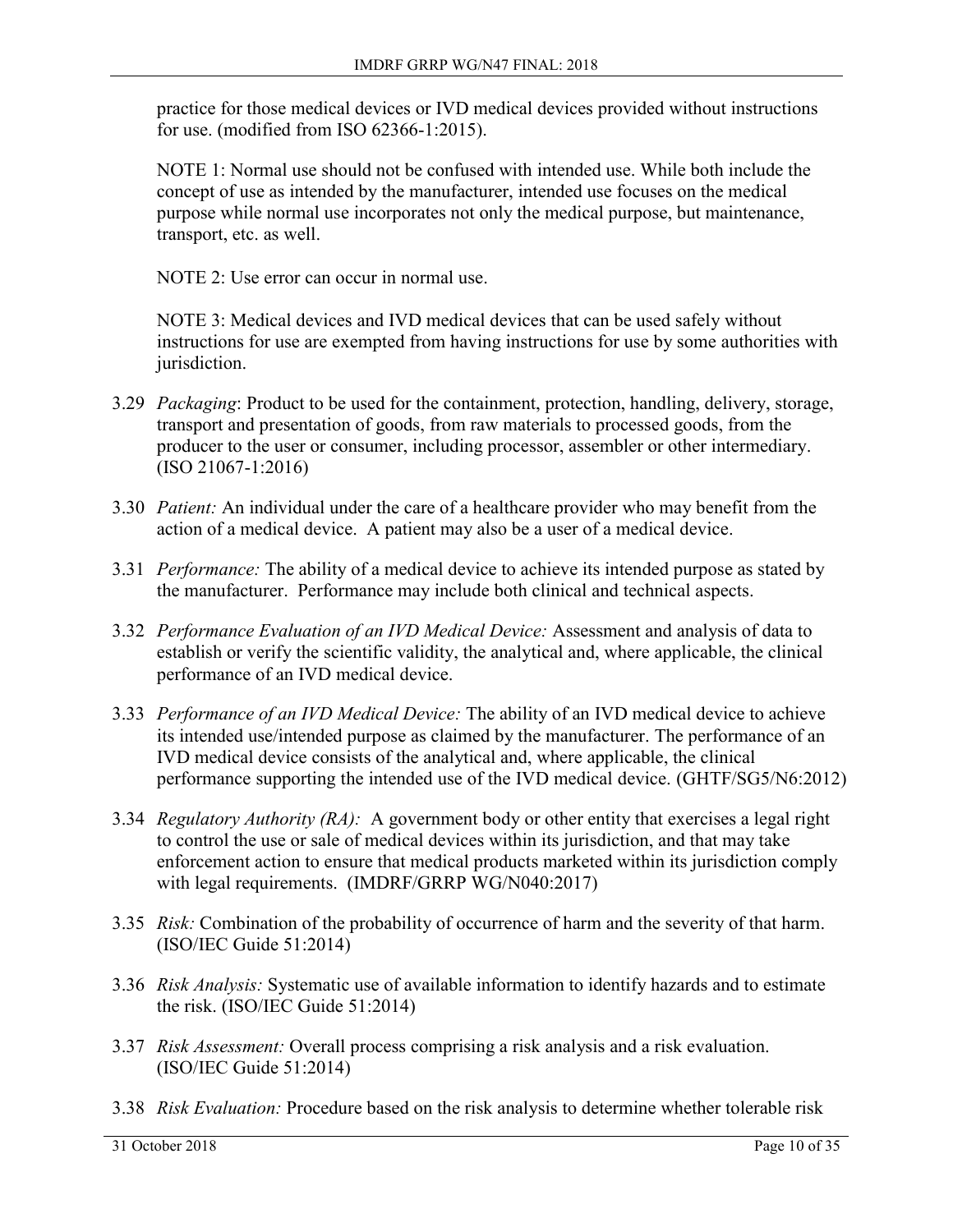has been exceeded. (ISO/IEC Guide 51:2014)

- 3.39 *Safety:* Freedom from unacceptable risk. (ISO/IEC Guide 51:2014)
- 3.40 *Self-Testing:* A medical device or IVD medical device used by a lay user who is responsible for collecting the data or specimen, by themselves and on themselves, relying solely on the instructions provided by the manufacturer. This use can also include performing the test and interpreting the results by themselves and on themselves.
- 3.41 *Shelf-Life*: Period of time until the expiry date during which a medical device in its original packaging maintains its stability under the storage conditions specified by the manufacturer.

NOTE: Stability (3.38) and expiry date (3.11) are related concepts

(Modified from ISO 18113-1:2009)

3.42 *Stability*: Ability of a medical device and IVD medical device to maintain its safety and performance characteristics within the manufacturer's specifications over a specified period of time.

NOTE 1: Stability applies to

- Sterile and non-sterile medical devices whose physical, chemical or functional properties may be altered or compromised over a stated time interval;
- IVD reagents, calibrators and controls, when stored, transported and used in the conditions specified by the manufacturer,
- Reconstituted lyophilized materials, working solutions and material removed from sealed containers, when prepared, used and stored according to the manufacturer's instructions for use,
- Measuring instruments or measuring systems after calibration.
- NOTE 2: Stability of an IVD reagent or measuring system is normally quantified with respect to time and specified conditions,
	- In terms of the duration of a time interval over which a measured property changes by a stated amount or
	- In terms of the change of a property under specified conditions.

(Modified from ISO 18113-1:2009)

3.43 *State of the Art:* Developed stage of technical capability at a given time as regards products, processes and services, based on the relevant consolidated findings of science, technology and experience.

NOTE1: The state of the art embodies what is currently and generally accepted as good practice in technology and medicine. The state of the art does not necessarily imply the most technologically advanced solution. The state of the art described here is sometimes referred to as the "generally acknowledged state of the art". (Modified from ISO/IEC Guide 2:2004)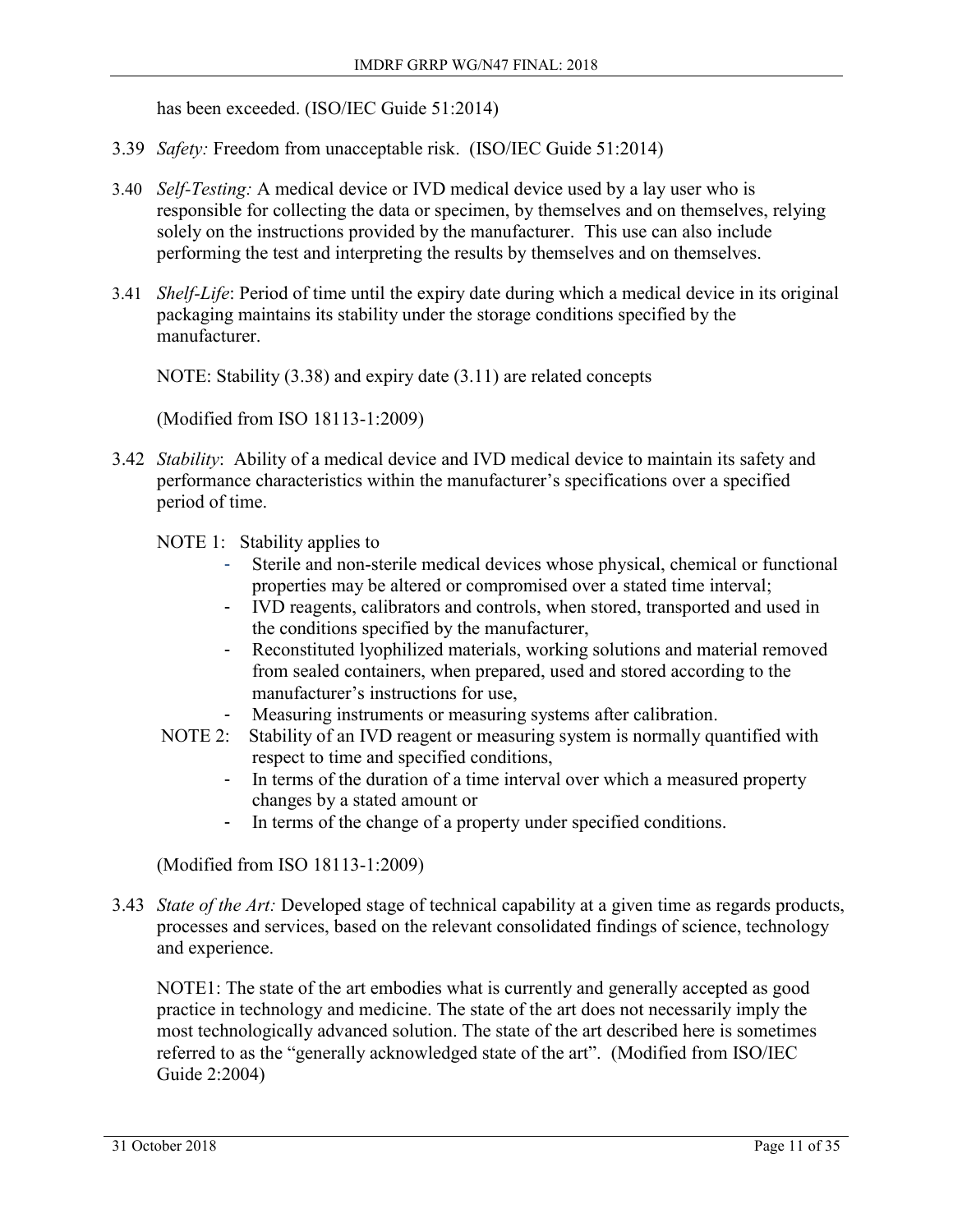3.44 *User:* The person, professional or lay, who uses a medical device. The patient may be that user. (GHTF/SG1/N070:2011)

# **4.0 Safety and Performance of Medical Devices – General Essential Principles**

A manufacturer of a medical device or IVD medical device is expected to design and manufacture a product that is safe and performs as intended throughout its life cycle. This guidance document describes fundamental design and manufacturing requirements, referred to as 'Essential Principles of Safety and Performance', to ensure this outcome. This document is structured to provide essential principles that apply to all medical devices including IVD medical devices (Section 5) and is then separated into two sections, one for essential principles applying to medical devices other than IVD medical devices (Section 6) and the other for essential principles that only apply to IVD medical devices (Section 7).

The medical device and IVD medical device manufacturer's design and manufacturing activities should be under the control of its quality management system. Conformity of the device to all the applicable Essential Principles will be demonstrated and assessed according to procedures designated by the Regulatory Authority and described in other GHTF and IMDRF guidances.

## **5.0 Essential Principles Applicable to all Medical Devices and IVD Medical Devices**

The essential design and manufacturing principles listed in this Section are applicable to medical devices and IVD medical devices.

## 5.1 **General**

- 5.1.1 Medical devices and IVD medical devices should achieve the performance intended by their manufacturer and should be designed and manufactured in such a way that, during intended conditions of use, they are suitable for their intended purpose. They should be safe and perform as intended, should have risks that are acceptable when weighed against the benefits to the patient, and should not compromise the clinical condition or the safety of patients, or the safety and health of users or, where applicable, other persons.
- 5.1.2 Manufacturers should establish, implement, document and maintain a risk management system to ensure the ongoing quality, safety and performance of the medical device and IVD medical device. Risk management should be understood as a continuous iterative process throughout the entire lifecycle of a medical device and IVD medical device, requiring regular systematic updating. In carrying out risk management manufacturers should:
	- a) establish and document a risk management plan covering each medical device and IVD medical device;
	- b) identify and analyze the known and foreseeable hazards associated with each medical device and IVD medical device;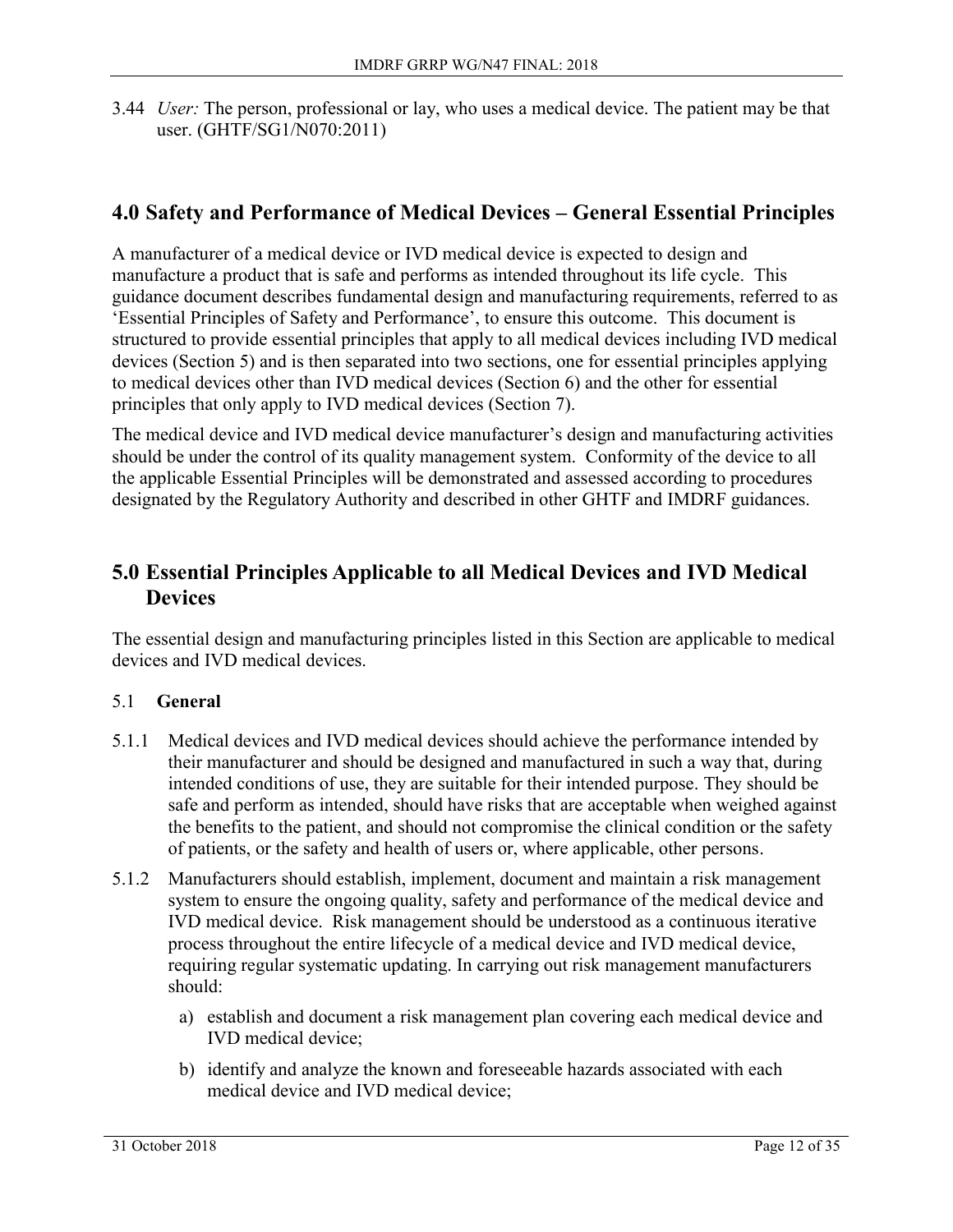- c) estimate and evaluate the risks associated with, and occurring during, the intended use and during reasonably foreseeable misuse;
- d) eliminate or control the risks referred to in point (c) in accordance with the requirements of points 5.1.3 and 5.1.4 below;
- e) evaluate the impact of information from the production and postproduction phases, on the overall risk, benefit-risk determination and risk acceptability. This evaluation should include the impact of the presence of previously unrecognized hazards or hazardous situations, the acceptability of the estimated risk(s) arising from a hazardous situation, and changes to the generally acknowledged state of the art**.**
- f) based on the evaluation of the impact of the information referred to in point (e), if necessary amend control measures in line with the requirements of points 5.1.3 and 5.1.4 below.
- 5.1.3 Risk control measures adopted by manufacturers for the design and manufacture of the medical device and IVD medical device should conform to safety principles, taking account of the generally acknowledged state of the art. When risk reduction is required, manufacturers should control risks so that the residual risk associated with each hazard as well as the overall residual risk is judged acceptable. In selecting the most appropriate solutions, manufacturers should, in the following order of priority:
	- a) eliminate or appropriately reduce risks through safe design and manufacture;
	- b) where appropriate, take adequate protection measures, including alarms if necessary, in relation to risks that cannot be eliminated; and
	- c) provide information for safety (warnings/precautions/contra-indications) and, where appropriate, training to users.
- 5.1.4 The manufacturer should inform users of any relevant residual risks.
- 5.1.5 In eliminating or reducing risks related to use, the manufacturer should:
	- a) appropriately reduce the risks related to the features of the medical device and IVD medical device and the environment in which the medical device and IVD medical device are intended to be used (e.g. ergonomic/usability features, tolerance to dust and humidity) and
	- b) give consideration to the technical knowledge, experience, education, training and use environment and, where applicable, the medical and physical conditions of intended users.
- 5.1.6 The characteristics and performance of a medical device and IVD medical device should not be adversely affected to such a degree that the health or safety of the patient and the user and, where applicable, of other persons are compromised during the expected life of the device, as specified by the manufacturer, when the medical device and IVD medical device is subjected to the stresses which can occur during normal conditions of use and has been properly maintained and calibrated (if applicable) in accordance with the manufacturer's instructions.
- 5.1.7 Medical devices and IVD medical devices should be designed, manufactured and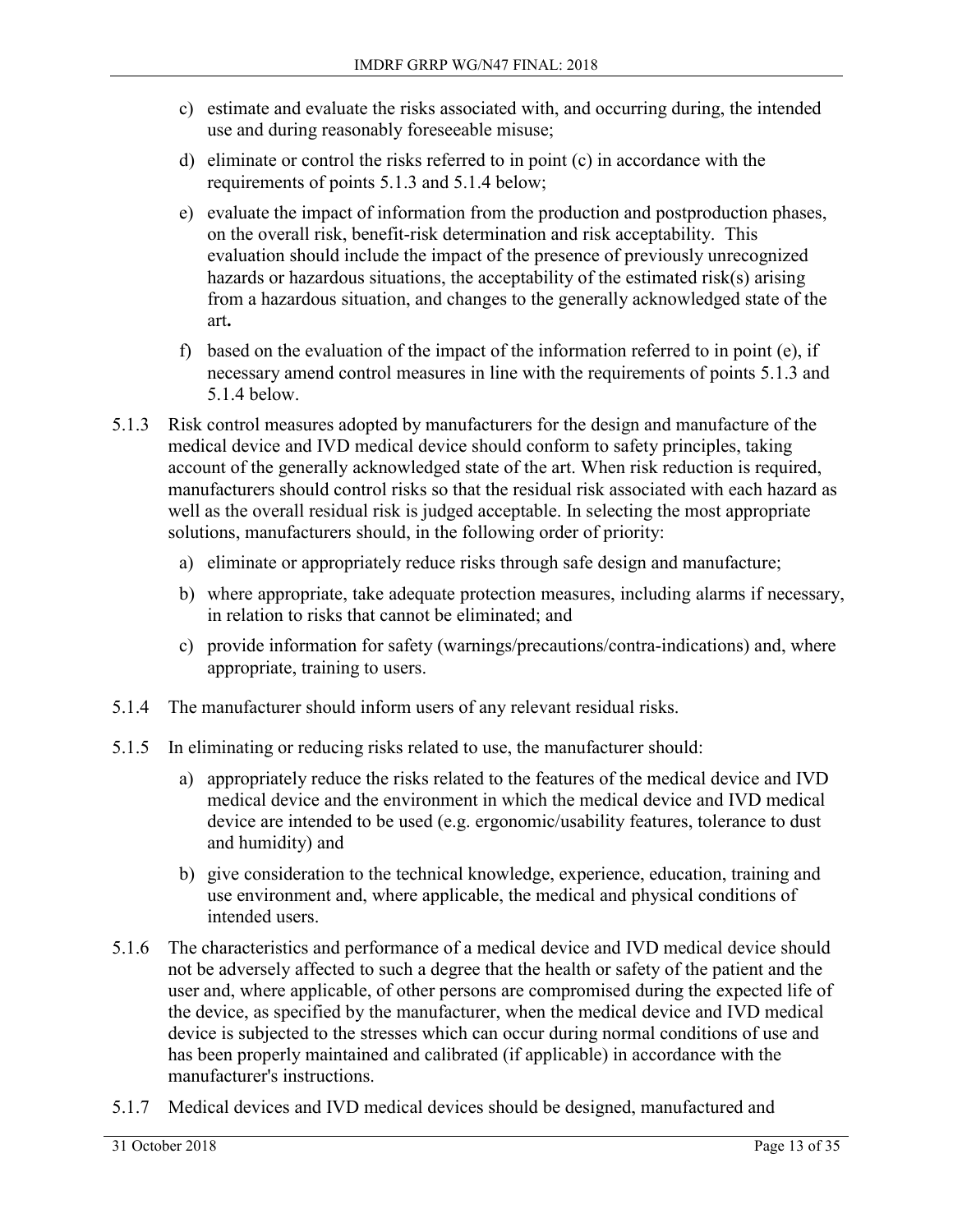packaged in such a way that their characteristics and performance, including the integrity and cleanliness of the product and when used in accordance with the intended use, are not adversely affected by transport and storage (for example, through shock, vibrations, and fluctuations of temperature and humidity), taking account of the instructions and information provided by the manufacturer. The performance, safety, and sterility of the medical device and IVD medical device should be sufficiently maintained throughout any shelf-life specified by the manufacturer.

- 5.1.8 Medical devices and IVD medical devices should have acceptable stability during their shelf-life, during the time of use after being opened (for IVDs, including after being installed in the instrument), and during transportation or dispatch (for IVDs, including samples).
- 5.1.9 All known and foreseeable risks, and any undesirable side-effects, should be minimized and be acceptable when weighed against the evaluated benefits arising from the achieved performance of the device during intended conditions of use taking into account the generally acknowledged state of the art.

## 5.2 **Clinical Evaluation**

- 5.2.1 Where appropriate and depending on jurisdictional requirements, a clinical evaluation may be required. A clinical evaluation should assess clinical data to establish that a favorable benefit-risk determination exists for the medical device and IVD medical device in the form of one or more of the following:
	- clinical investigation reports (for IVDs, clinical performance evaluation reports)
	- published scientific literature/reviews
	- clinical experience
- 5.2.2 Clinical investigations should be conducted in accordance with the ethical principles that have their origin in the Declaration of Helsinki. These principles protect the rights, safety and well-being of human subjects, which are the most important considerations and shall prevail over interests of science and society. These principles shall be understood, observed, and applied at every step in the clinical investigation. In addition, some countries may have specific regulatory requirements for pre-study protocol review, informed consent, and for IVD medical devices, use of leftover specimens.

## 5.3 **Chemical, Physical, and Biological Properties**

- 5.3.1 Regarding chemical, physical, and biological properties of a medical device and IVD medical device, particular attention should be paid to the following:
	- a) the choice of materials and substances used, particularly with respect to:
		- toxicity;
		- biocompatibility; and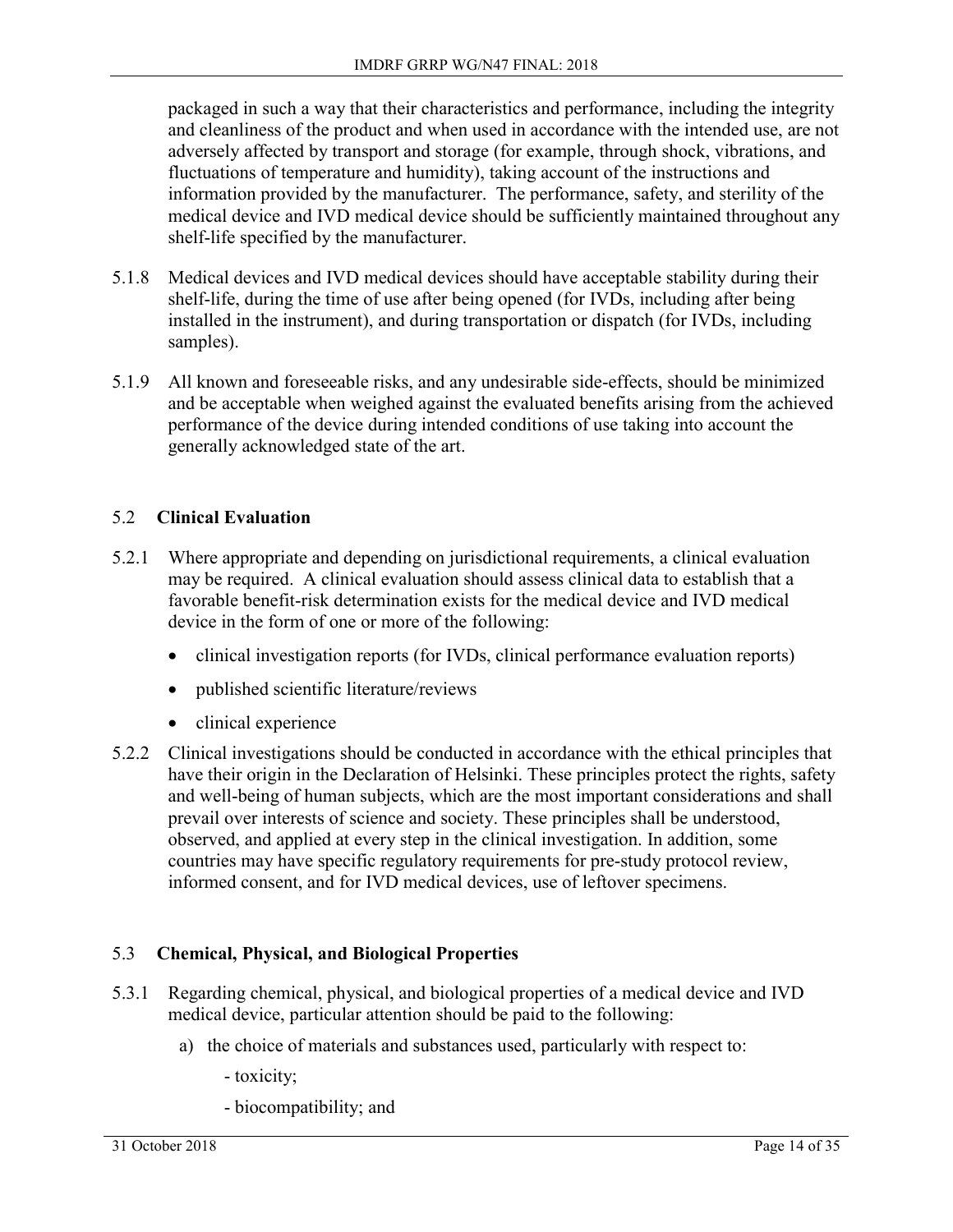-flammability;

- b) the impact of processes on material properties;
- c) where appropriate, the results of biophysical or modelling research whose validity of which has been demonstrated beforehand;
- d) the mechanical properties of the materials used, reflecting, where appropriate, matters such as strength, ductility, fracture resistance, wear resistance and fatigue resistance;
- e) surface properties; and
- f) the confirmation that the device meets any defined chemical and/or physical specifications.
- 5.3.2 Medical devices and IVD medical devices should be designed, manufactured and packaged in such a way as to minimize the risk posed by contaminants and residues to users and patients, taking account of the intended purpose of the medical device and IVD medical device, and to the persons involved in the transport, storage and use of the medical device and IVD medical device. Particular attention should be paid to tissues of users and patients exposed to those contaminants and residues and to the duration and frequency of exposure.
- 5.3.3 The medical device and IVD medical device should be designed and manufactured in such a way as to appropriately reduce the risks posed by substance egress (including leaching and/or evaporation), degradation products, processing residues, etc. Special attention should be given to leaking or leaching of substances, which are carcinogenic, mutagenic or toxic to reproduction.
- 5.3.4 The medical device and IVD medical device should be designed and manufactured in such a way as to appropriately reduce the risks posed by the unintentional ingress of substances into the device, taking into account the medical device and IVD medical device and the nature of the environment in which it is intended to be used.
- 5.3.5 Medical devices and IVD medical devices and their manufacturing processes should be designed in such a way as to eliminate or to appropriately reduce the risk of infection to users and all other persons who may come in contact with the medical device and IVD medical device. The design should:
	- a) allow for easy and safe handling;
	- b) appropriately reduce any microbial leakage from the medical device and IVD medical device and/or microbial exposure during use;
	- c) prevent microbial contamination of the medical device and IVD medical device or its content (e.g., specimens); and/or
	- d) appropriately reduce the risks from unintended exposure (e.g., cuts and pricks (such as needle stick injuries), eye splashes, etc.).

#### 5.4 **Sterilization and Microbial Contamination**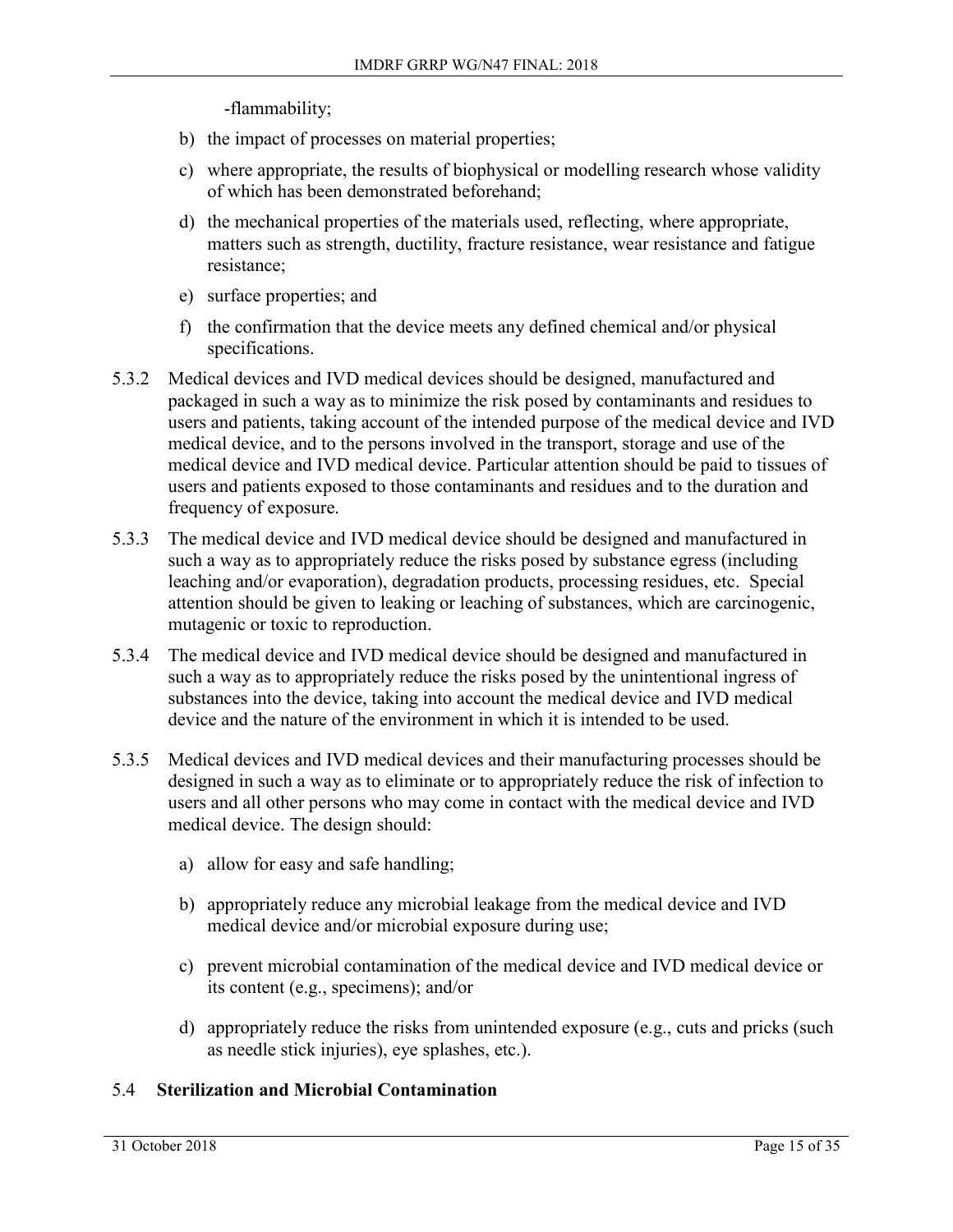- 5.4.1 Where necessary, medical devices and IVD medical devices should be designed to facilitate their safe cleaning, disinfection, sterilization, and re-sterilization by the user, as appropriate.
- 5.4.2 Medical devices and IVD medical devices labeled as having a specific microbial state should be designed, manufactured and packaged to ensure that they remain in that state when placed on the market and remain so under the transport and storage conditions specified by the manufacturer.
- 5.4.3 Medical devices and IVD medical devices, delivered in a sterile state should be designed, manufactured and packaged in accordance with appropriate procedures, to ensure that they are sterile when placed on the market and that, unless the packaging which is intended to maintain their sterile condition is damaged, they remain sterile, under the transport and storage conditions specified by the manufacturer, until that packaging is opened at the point of use. It should be ensured that the integrity of that packaging is clearly evident to the final user (for example, through the use of tamper-proof packaging).
- 5.4.4 Medical devices and IVD medical devices labelled as sterile should be processed, manufactured, packaged, and sterilized by means of appropriate, validated methods. The shelf-life of these medical devices and IVD medical devices should be determined by validated methods.
- 5.4.5 Medical devices and IVD medical devices intended to be sterilized, either by the manufacturer or user, should be manufactured and packaged in appropriate and controlled conditions and facilities.
- 5.4.6 Where the medical devices and IVD medical devices are provided non-sterile and are intended to be sterilized prior to use:
	- a) the packaging system should minimize the risk of microbial contamination and should be suitable taking account of the method of sterilization indicated by the manufacturer; and
	- b) the method of sterilization indicated by the manufacturer should be validated.
- 5.4.7 For medical devices and IVD medical devices placed on the market in both sterile and non-sterile conditions, the label should clearly distinguish between these versions.

## 5.5 **Considerations of Environment and Conditions of Use**

5.5.1 If the medical device or IVD medical device is intended to be used in combination with other medical devices or IVD medical devices and/or equipment, the whole combination, including the connection system should be safe and should not impair the specified performance of the medical device or IVD medical device. Any known restrictions on use applying to such combinations should be indicated on the label and/or in the instructions for use. Any connections which the user has to handle, such as fluid, gas transfer, electrical or mechanical coupling, should be designed and manufactured in such a way as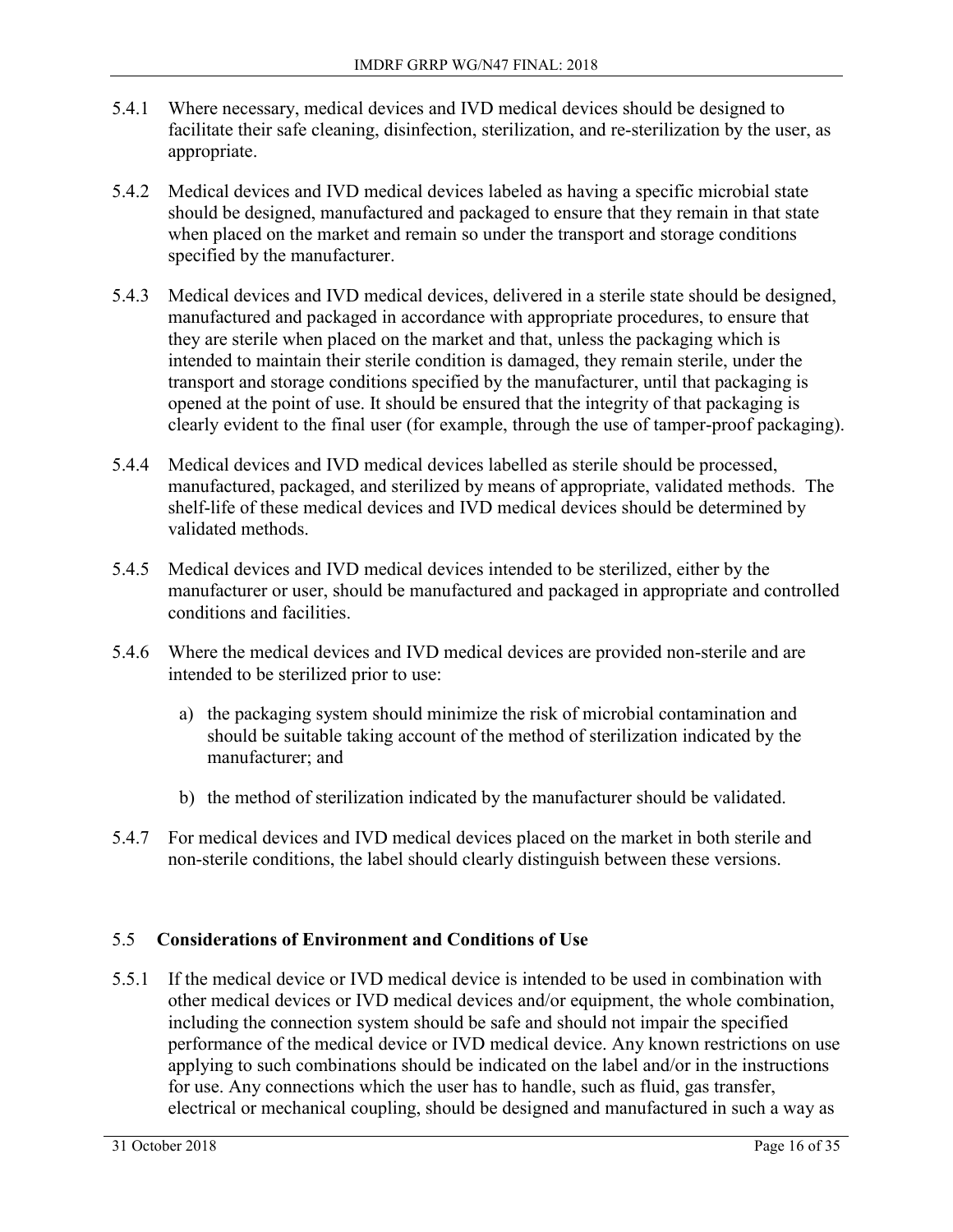to remove or appropriately reduce all possible risks, including incorrect connections or safety hazards.

- 5.5.2 Medical devices and IVD medical devices should be designed and manufactured in consideration of the intended environment and conditions of use, and in such a way as to remove or appropriately reduce the:
	- a) risks of injury to the users or other persons in connection with its physical and ergonomic/usability features;
	- b) risks of user error due to the design of the medical device or IVD medical device user interface, ergonomic/usability features, and the environment in which the medical device or IVD medical device is intended to be used;
	- c) risks connected with reasonably foreseeable external influences or environmental conditions, such as magnetic fields, external electrical and electromagnetic effects, electrostatic discharge, radiation associated with diagnostic or therapeutic procedures, pressure, humidity, temperature, and/or variations in pressure and acceleration;
	- d) risks associated with the use of the medical device or IVD medical device when it comes into contact with materials, liquids, and substances, including gases, to which it is exposed during intended conditions of use;
	- e) risks associated with the possible negative interaction between software and the information technology (IT) environment within which it operates and interacts;
	- f) environmental risks from unexpected egress of substances from the medical device or IVD medical device during use, taking into account the medical device or IVD medical device and the nature of the environment in which it is intended to be used;
	- g) the risk of incorrect identification of specimens/samples/data and the risk of erroneous results due to, for example, confusing color and/or numeric coding on specimen receptacles, removable parts and/or accessories used to perform the analysis, test, or assay as intended; and
	- h) the risks of interference with other medical devices or IVD medical devices normally used in diagnosis, monitoring or treatment.
- 5.5.3 Medical devices and IVD medical devices should be designed and manufactured in such a way as to remove or appropriately reduce the risks of fire or explosion during normal use and in single fault condition. Particular attention should be paid to medical devices and IVD medical devices whose intended use includes exposure to or in association with flammable or explosive substances or substances which could cause combustion.
- 5.5.4 Medical devices and IVD medical devices should be designed and manufactured in such a way that adjustment, calibration, and maintenance can be done safely and effectively. Specifically,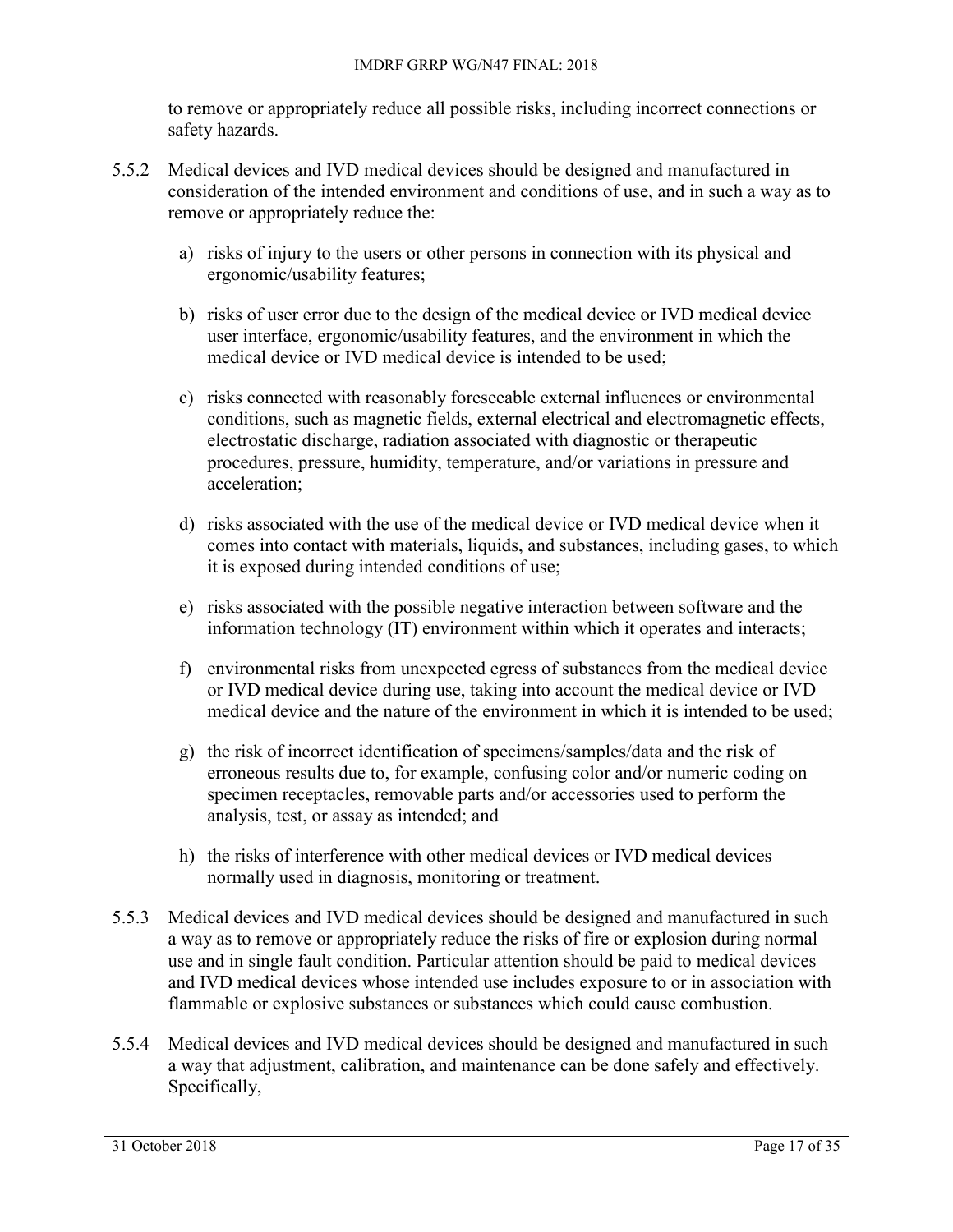- a) When maintenance is not possible, for example, with implants, the risks from ageing of materials, etc. should be appropriately reduced.
- b) When adjustment and calibration are not possible, for example, with certain kinds of thermometers, the risks from loss of accuracy of any measuring or control mechanism are appropriately reduced.
- 5.5.5 Medical devices and IVD medical devices that are intended to be operated together with other medical devices or IVD medical devices or products should be designed and manufactured in such a way that the interoperability and compatibility are reliable and safe.
- 5.5.6 Medical devices and IVD medical devices should be designed and manufactured in such a way as to appropriately reduce the risk of unauthorized access that could hamper the device from functioning as intended or impose a safety concern.
- 5.5.7 Any measurement, monitoring or display scale functions of medical devices and IVD medical devices should be designed and manufactured in line with ergonomic/usability principles, taking account of the intended purpose, users and the environmental conditions in which the medical devices and IVD medical devices are intended to be used.
- 5.5.8 Medical devices and IVD medical devices should be designed and manufactured in such a way as to facilitate their safe disposal or recycling and the safe disposal or recycling of related waste substances by the user, patient or other person. The instructions for use should identify safe disposal or recycling procedures and measures.

## 5.6 **Protection against Electrical, Mechanical, and Thermal Risks**

- 5.6.1 Medical devices and IVD medical devices should be designed and manufactured in such a way as to protect users against mechanical risks connected with, for example, resistance to movement, instability, and moving parts.
- 5.6.2 Medical devices and IVD medical devices should be designed and manufactured in such a way as to appropriately reduce the risks arising from vibration generated by the medical devices or IVD medical devices, taking account of technical progress and of the means available for limiting vibrations, particularly at source, unless the vibrations are part of the specified performance.
- 5.6.3 Medical devices and IVD medical devices should be designed and manufactured in such a way as to appropriately reduce the risks arising from the noise emitted, taking account of technical progress and of the means available to reduce noise, particularly at source, unless the noise emitted is part of the specified performance.
- 5.6.4 Medical devices and IVD medical devices should be designed and manufactured in such a way as to appropriately reduce the risk related to the failure of any parts within the device that are intended to be connected or reconnected before or during use.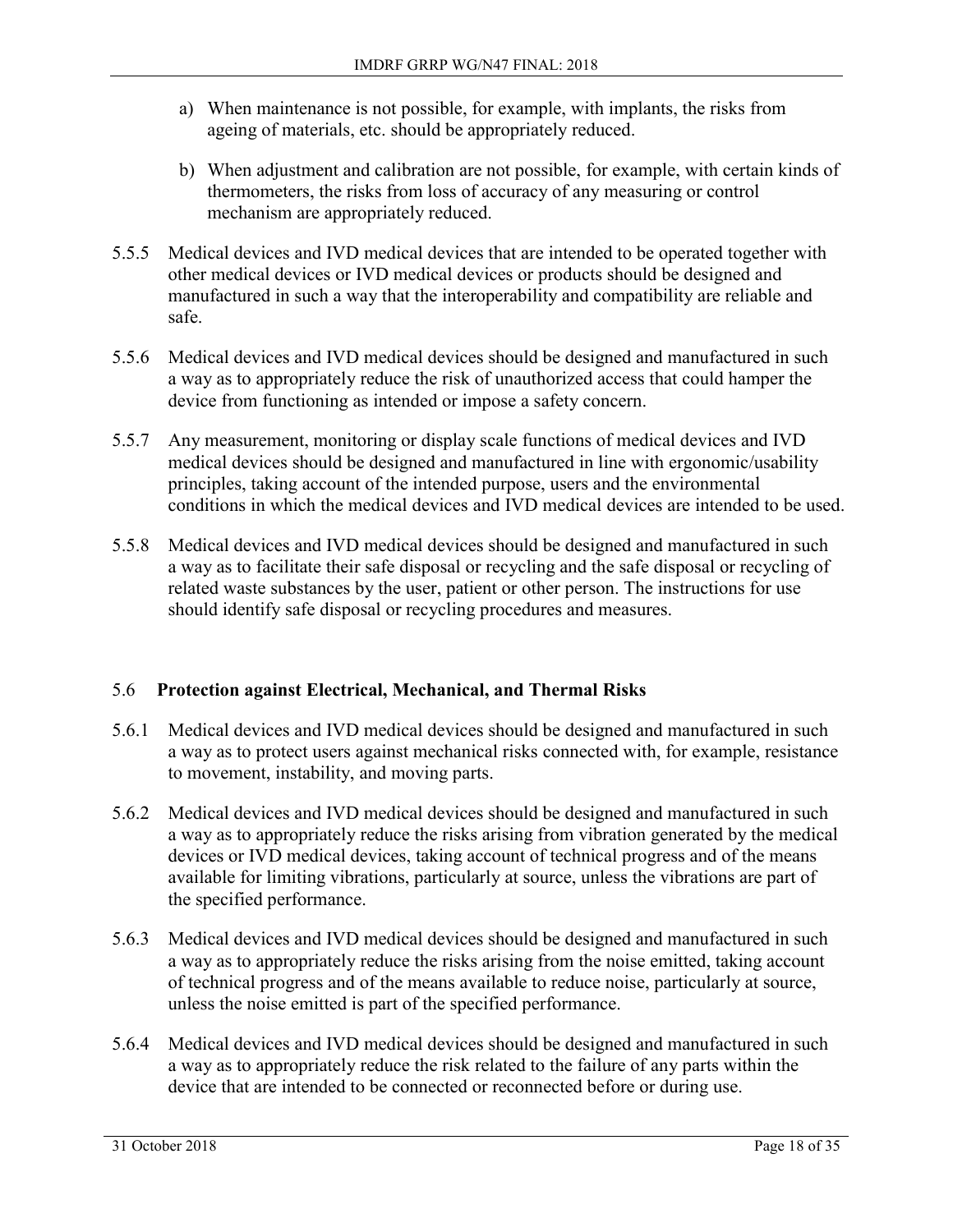5.6.5 Accessible parts of medical devices and IVD medical devices (excluding the parts or areas intended to supply heat or reach given temperatures) and their surroundings should not attain potentially dangerous temperatures under normal use.

#### 5.7 **Active Medical Devices and IVD Medical Devices and Medical Devices Connected to Them**

- 5.7.1 For active medical devices and IVD medical devices, in the event of a single fault condition, appropriate means should be adopted to eliminate or appropriately reduce consequent risks.
- 5.7.2 Medical devices and IVD medical devices where the safety of the patient depends on an internal power supply should be equipped with a means of determining the state of the power supply and an appropriate warning or indication for when the capacity of the power supply becomes critical.
- 5.7.3 Medical devices and IVD medical devices where the safety of the patient depends on an external power supply should include an alarm system to signal any power failure.
- 5.7.4 Medical devices and IVD medical devices intended to monitor one or more clinical parameters of a patient should be equipped with appropriate alarm systems to alert the user of situations which could lead to death or severe deterioration of the patient's state of health.
- 5.7.5 Medical devices and IVD medical devices should be designed and manufactured in such a way as to appropriately reduce the risks of creating electromagnetic interference which could impair the operation of any devices or equipment in the intended environment.
- 5.7.6 Medical devices and IVD medical devices should be designed and manufactured in such a way as to provide a level of intrinsic immunity to electromagnetic interference such that is adequate to enable them to operate as intended.
- 5.7.7 Medical devices and IVD medical devices should be designed and manufactured in such a way as to appropriately reduce the risk of accidental electric shocks to the user or any other person, both during normal use of the medical device or IVD medical device and in the event of a single fault condition in the medical device or IVD medical device, provided the medical device or IVD medical device is installed and maintained as indicated by the manufacturer.

#### 5.8 **Medical Devices and IVD Medical Devices that Incorporate Software or are Software as a Medical Device**

5.8.1 Medical devices and IVD medical devices that incorporate electronic programmable systems, including software, or are software as a medical device, should be designed to ensure accuracy, reliability, precision, safety, and performance in line with their intended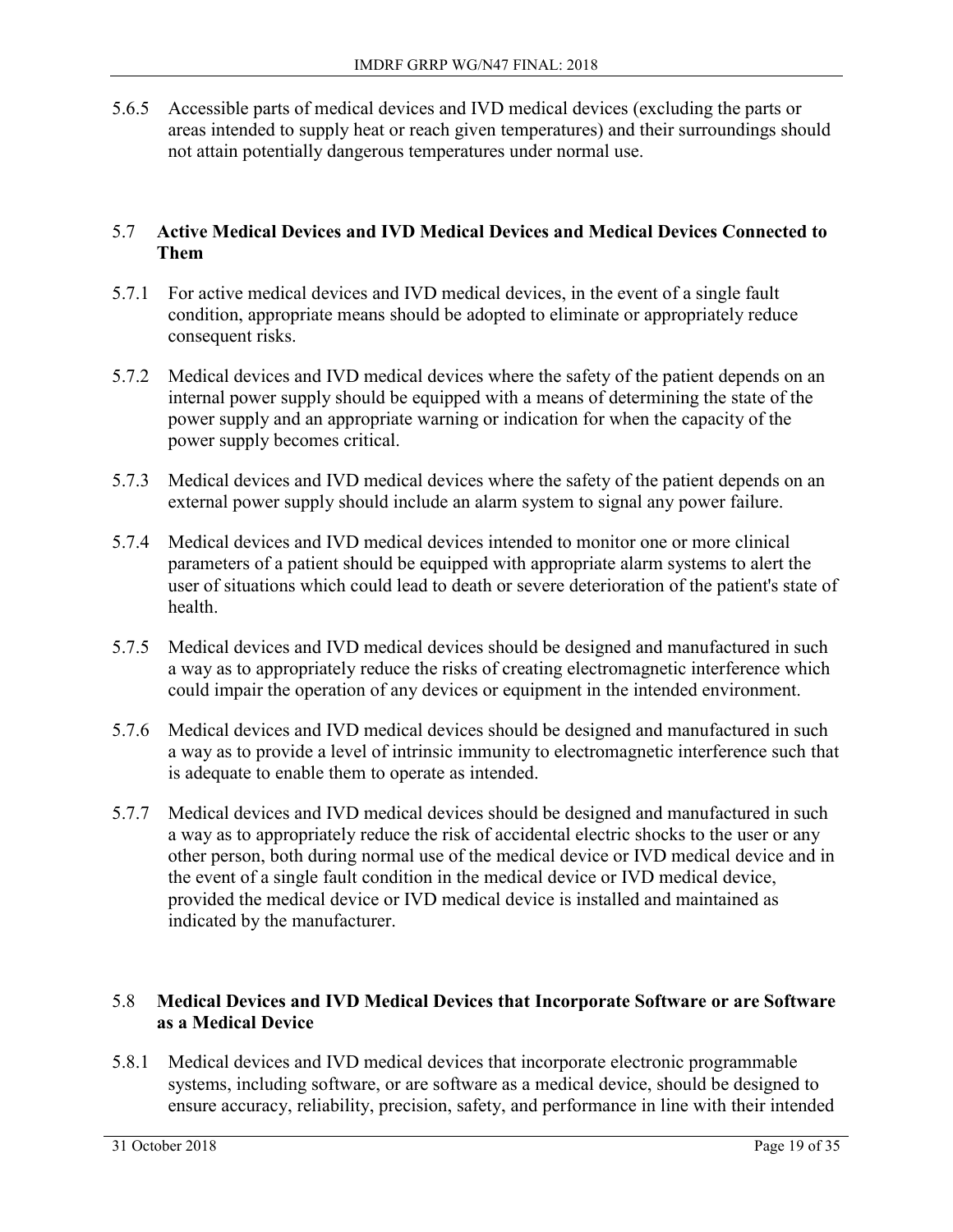use. In the event of a single fault condition, appropriate means should be adopted to eliminate or appropriately reduce consequent risks or impairment of performance.

- 5.8.2 For medical devices and IVD medical devices that incorporate software or are software as a medical device, the software should be developed, manufactured and maintained in accordance with the state of the art taking into account the principles of development life cycle (e.g., rapid development cycles, frequent changes, the cumulative effect of changes), risk management (e.g., changes to system, environment, and data), including information security (e.g., safely implement updates), verification and validation (e.g., change management process).
- 5.8.3 Software that is intended to be used in combination with mobile computing platforms should be designed and developed taking into account the platform itself (e.g. size and contrast ratio of the screen, connectivity, memory, etc.) and the external factors related to their use (varying environment as regards level of light or noise).
- 5.8.4 Manufacturers should set out minimum requirements concerning hardware, IT networks characteristics and IT security measures, including protection against unauthorized access, necessary to run the software as intended.
- 5.8.5 The medical device and IVD medical device should be designed, manufactured and maintained in such a way as to provide an adequate level of cybersecurity against attempts to gain unauthorized access.

#### 5.9 **Medical Devices and IVD Medical Devices with a Diagnostic or Measuring Function**

- 5.9.1 Medical devices and IVD medical devices with a diagnostic or measuring (including monitoring) function should be designed and manufactured in such a way as to provide, among other performance characteristics, sufficient accuracy, precision and stability for their intended purpose, based on appropriate scientific and technical methods.
	- a) Where applicable, the limits of accuracy should be indicated by the manufacturer.
	- b) Whenever possible, values expressed numerically should be in commonly accepted, standardized units, and understood by users of the medical device or IVD medical device. While generally supporting the convergence on the global use of internationally standardized measurement units, considerations of safety, user familiarity and established clinical practice may justify the use of other recognized measurement units.
	- c) The function of the controls and indicators should be clearly specified on the medical device and IVD medical device. Where a medical device or IVD medical device bears instructions required for its operation or indicates operating or adjustment parameters by means of a visual system, such information should be understandable to the user and, as appropriate, the patient.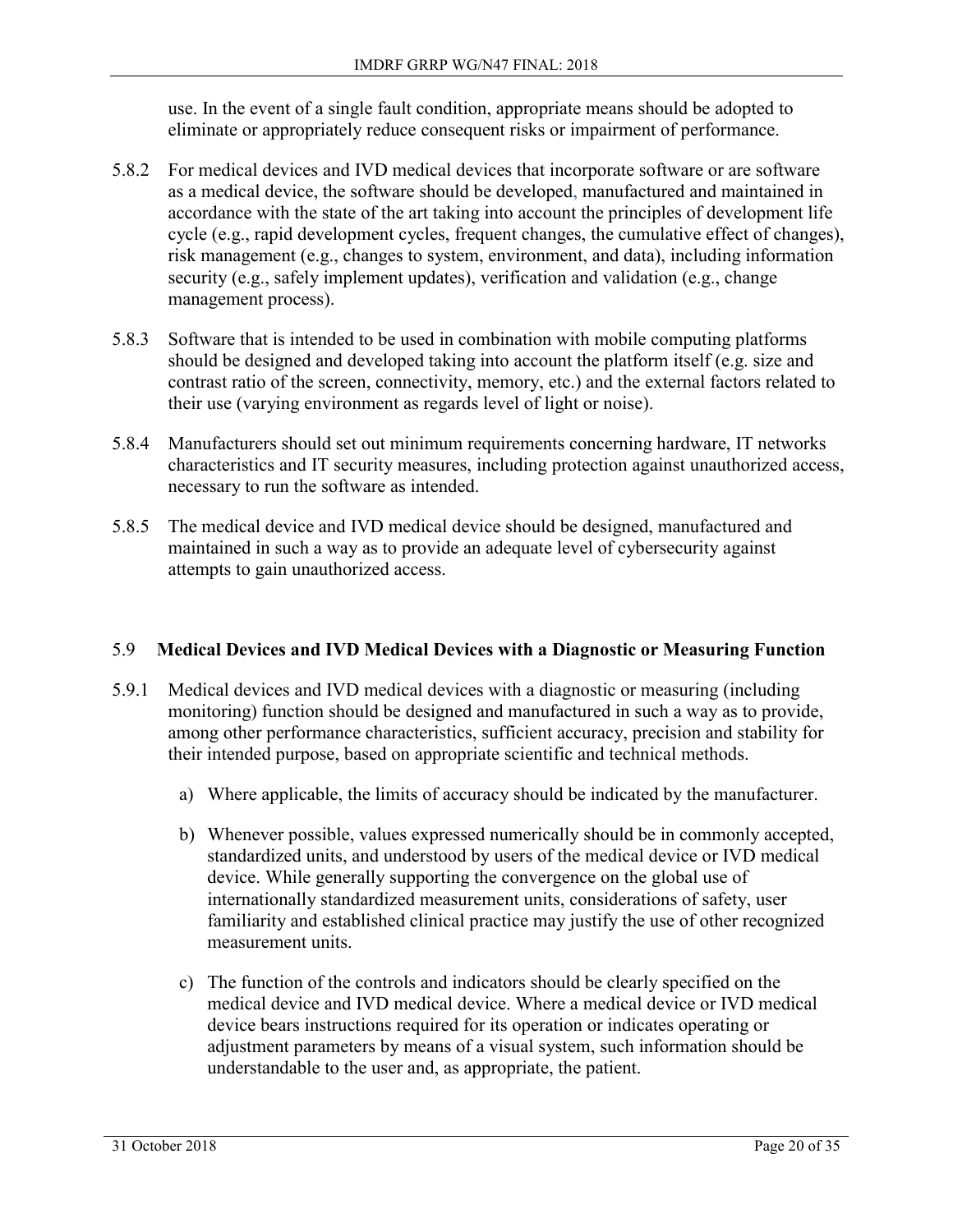### 5.10 **Labeling**

The following principle is a general recommendation for labeling. For additional guidance on the contents of the labeling, please refer to IMDRF/GRRP WG/N52.

5.10.1 Medical devices and IVD medical devices should be accompanied by the information needed to distinctively identify the medical device or IVD medical device and its manufacturer. Each medical device and IVD medical device should also be accompanied by, or direct the user to any safety and performance information relevant to the user, or any other person, as appropriate. Such information may appear on the medical device or IVD medical device itself, on the packaging or in the instructions for use, or be readily accessible through electronic means (such as a website), and should be easily understood by the intended user.

#### 5.11 **Protection against Radiation**

- 5.11.1 Medical devices and IVD medical devices should be designed, manufactured and packaged in such a way that exposure of users, other persons, or where appropriate, patients, to radiation is appropriately reduced in a manner that is compatible with the intended purpose, whilst not restricting the application of appropriate specified levels for diagnostic and therapeutic purposes.
- 5.11.2 The operating instructions for medical devices and IVD medical devices emitting hazardous or potentially hazardous radiation should contain detailed information as to the nature of the emitted radiation, the means of protecting the users, other persons, or where appropriate, patients, and ways of avoiding misuse and of appropriately reducing the risks inherent to transport, storage and installation.
- 5.11.3 Where medical devices and IVD medical devices are intended to emit hazardous, or potentially hazardous, radiation, they should be fitted, where possible, with visual displays and/or audible warnings of such emissions.
- 5.11.4 Medical devices and IVD medical devices should be designed and manufactured in such a way that that the exposure of users, other persons, or where appropriate, patients, to the emission of unintended, stray or scattered radiation is appropriately reduced. Where possible and appropriate, methods should be selected which reduce the exposure to radiation of users, other persons, or where appropriate, patients, who may be affected.
- 5.11.5 For medical devices and IVD medical devices emitting hazardous or potentially hazardous radiation and that require installation, information regarding the acceptance and performance testing, the acceptance criteria, and the maintenance procedure should be specified in the operating instructions.
- 5.11.6 Where medical devices and IVD medical devices are intended to emit hazardous, or potentially hazardous, radiation, accessible to user, they should be designed and manufactured in such a way as to ensure that the quantity, geometry, energy distribution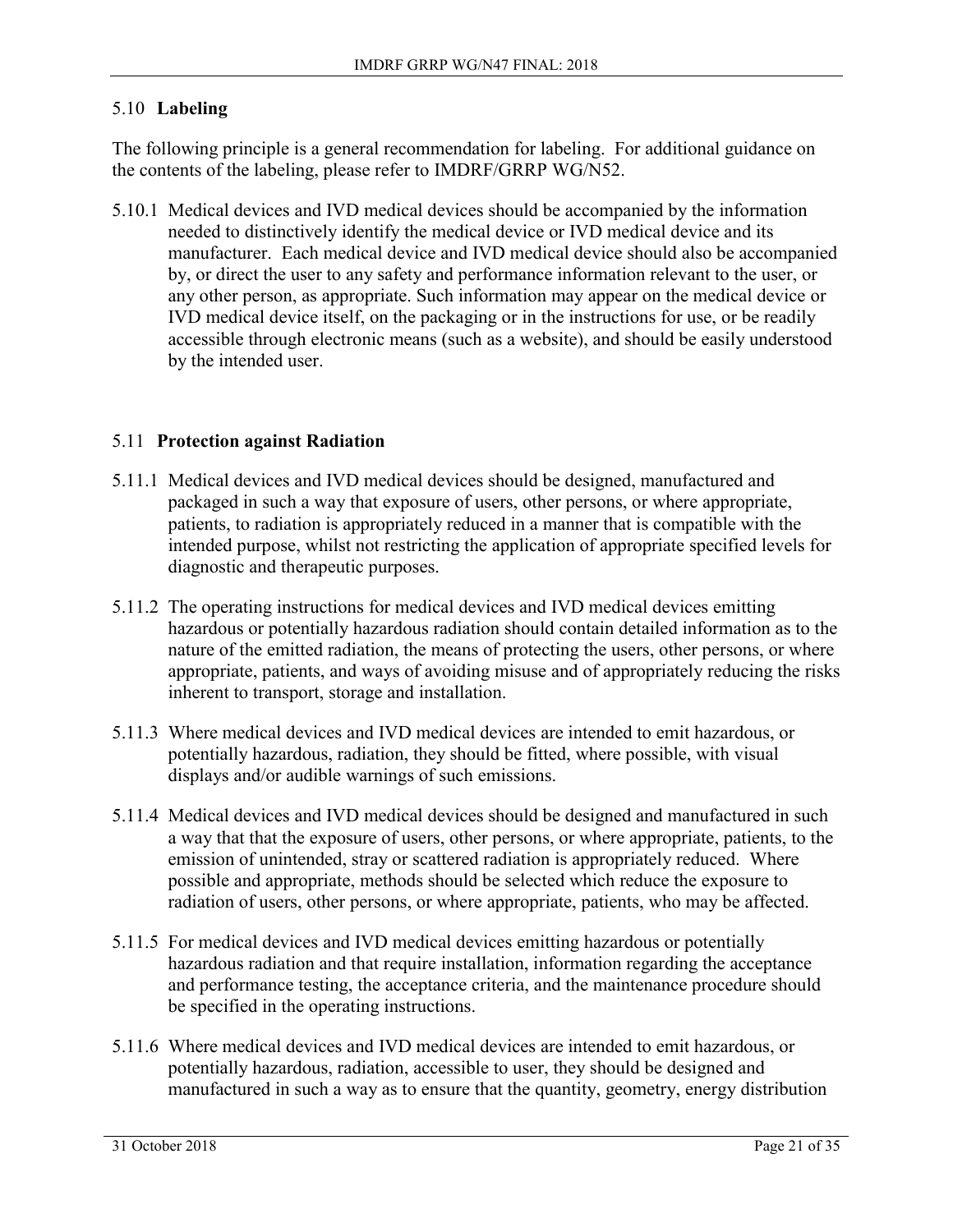(or quality), and other key characteristics of the radiation emitted can be appropriately controlled and adjusted and, where appropriate, monitored during use. Such medical devices and IVD medical devices should be designed and manufactured to ensure reproducibility of relevant variable parameters within an acceptable tolerance.

#### 5.12 **Protection against the Risks posed by Medical Devices and IVD Medical Devices intended by the Manufacturer for use by Lay Users**

- 5.12.1 Medical devices and IVD medical devices for use by lay users (such as self-testing or near-patient testing intended for use by lay users) should be designed and manufactured in such a way that they perform appropriately for their intended use/purpose taking into account the skills and the means available to lay users and the influence resulting from variation that can be reasonably anticipated in the lay user's technique and environment. The information and instructions provided by the manufacturer should be easy for the lay user to understand and apply when using the medical device or IVD medical device and interpreting the results.
- 5.12.2 Medical devices and IVD medical devices for use by lay users (such as self-testing or near-patient testing intended for use by lay users) should be designed and manufactured in such a way as to:
	- a) ensure that the medical device and IVD medical device can be used safely and accurately by the intended user per instructions for use. When the risks associated with the instructions for use cannot be mitigated to appropriate levels, these risks may be mitigated through training.
	- b) appropriately reduce the risk of error by the intended user in the handling of the medical device or IVD medical device and, if applicable, in the interpretation of the results.
- 5.12.3 Medical devices and IVD medical devices for use by lay users (such as self-testing or near-patient testing intended for use by lay users) should, where appropriate, include means by which the lay user:
	- a) can verify that, at the time of use, the medical device or IVD medical device will perform as intended by the manufacturer, and
	- b) is warned if the medical device or IVD medical device has failed to operate as intended or to provide a valid result.

#### 5.13 **Medical Devices and IVD Medical Devices Incorporating Materials of Biological Origin**

5.13.1 For medical devices and IVD medical devices that include tissues, cells, or substances of animal, plant, or bacterial origin or their derivatives, which are non-viable or rendered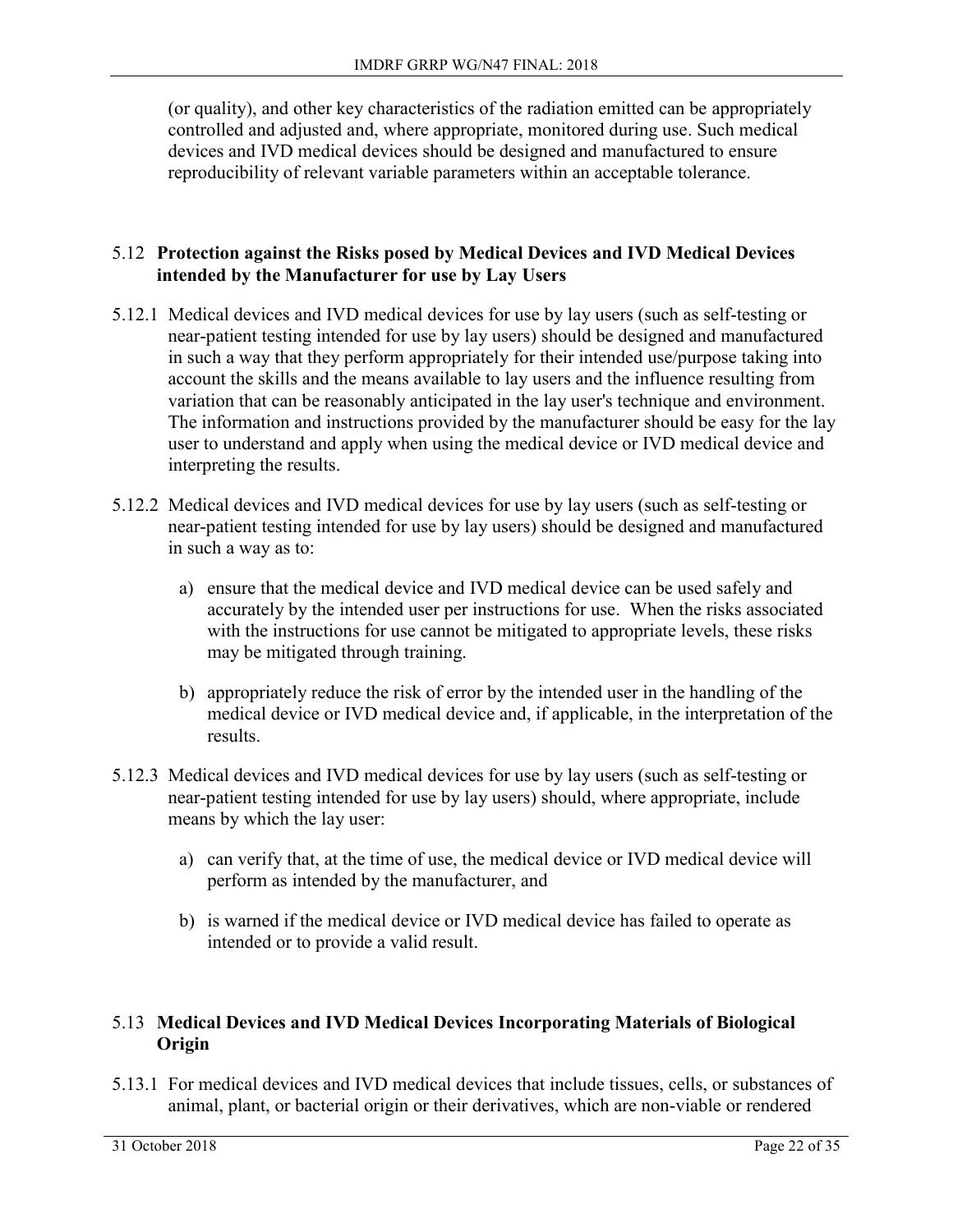non-viable the following should apply:

a) where appropriate, taking into account the animal species, tissues and cells of animal origin, or their derivatives, should originate from animals that have been subjected to veterinary controls that are adapted to the intended use of the tissues.

Information on the geographical origin of the animals may need to be retained by manufacturers depending on jurisdictional requirements.

- b) sourcing, processing, preservation, testing and handling of tissues, cells and substances of animal origin, or their derivatives, should be carried out so as to provide safety for patients, users and, where applicable, other persons. In particular, safety with regards to viruses and other transmissible agents should be addressed by implementation of validated state of the art methods of elimination or inactivation in the course of the manufacturing process, except when the use of such methods would lead to unacceptable degradation compromising the medical device or IVD medical device.
- 5.13.2 For Regulatory Authorities, which regulate products manufactured utilizing tissues, cells, or substances of human origin or their derivatives as medical devices or IVD medical devices, the following should apply:
	- a) donation, procurement and testing of the tissues and cells should be done in accordance with jurisdictional requirements; and
	- b) processing, preservation and any other handling of those tissues and cells or their derivatives should be carried out so as to provide safety for patients, users and, where applicable, other persons. In particular, safety with regard to viruses and other transmissible agents should be addressed by appropriate methods of sourcing and by implementation of validated state of the art methods of elimination or inactivation in the course of the manufacturing process.
- 5.13.3 For medical devices and IVD medical devices manufactured utilizing biological substances other than those referred to in Sections 5.13.1 and 5.13.2 (for example, materials of plant or bacterial origin), the processing, preservation, testing and handling of those substances should be carried out so as to provide safety for patients, users and, where applicable, other persons, including in the waste disposal chain. In particular, safety with regards to viruses and other transmissible agents should be addressed by appropriate methods of sourcing and by implementation of validated state of the art methods of elimination or inactivation in the course of the manufacturing process. Other requirements can apply in specific regulatory jurisdictions.

# **6.0 Essential Principles Applicable to Medical Devices other than IVD Medical Devices**

The essential design and manufacturing principles listed in this Section of the document are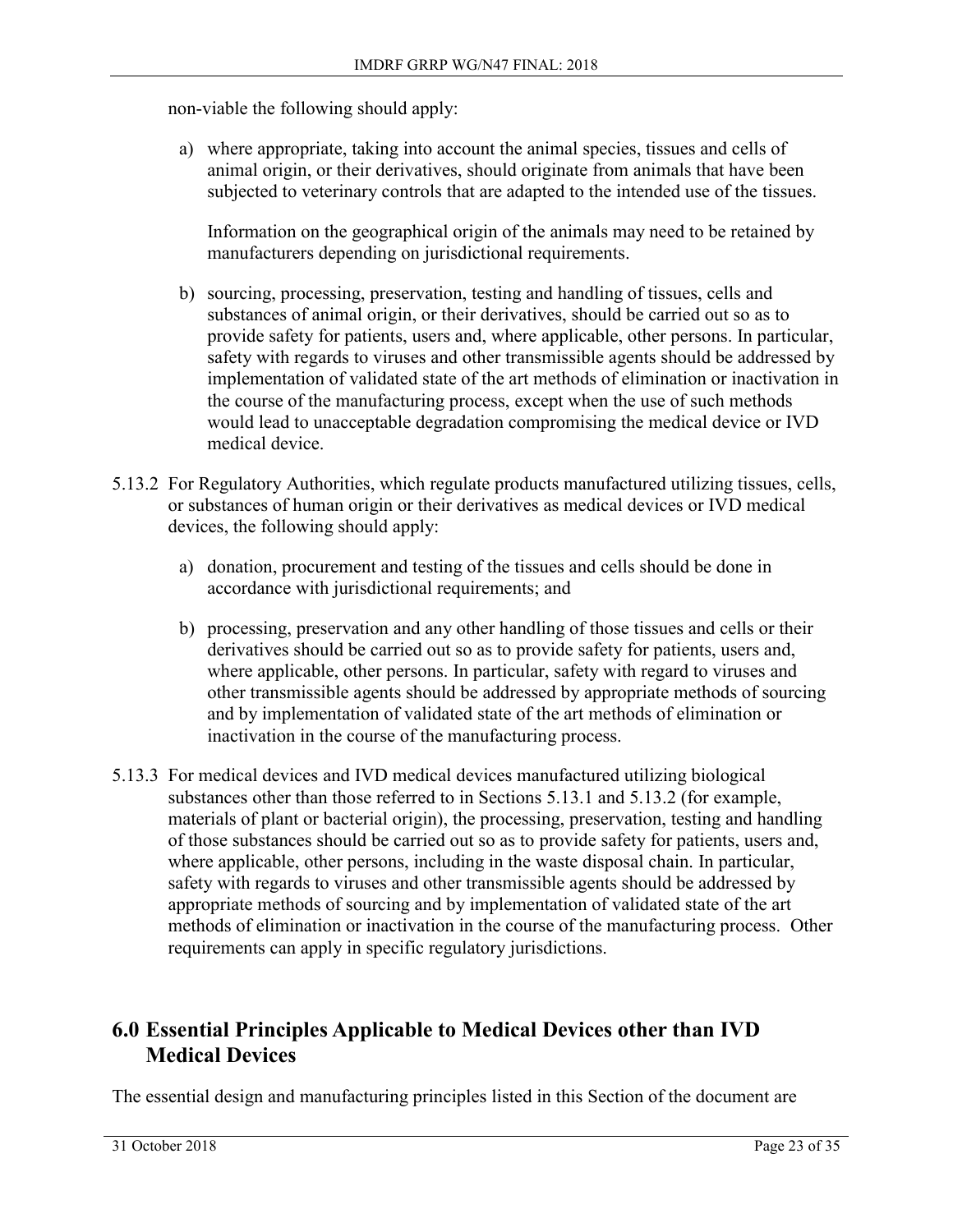additional to the essential principles listed in Section 5. These essential principles are applicable to medical devices other than IVD medical devices.

## 6.1 **Chemical, Physical and Biological Properties**

- 6.1.1 With regards to chemical, physical, and biological properties of a medical device, particular attention should be paid to the compatibility between the materials and substances used and biological tissues, cells and body fluids, taking account of the intended purpose of the device and, where relevant (for example, for some absorbable products), absorption, distribution, metabolism and excretion.
- 6.1.2 Medical devices should be designed and manufactured in such a way that they can be used safely with the materials, substances, and gases, with which they enter into contact during their intended use; if the devices are intended to administer medicinal products they should be designed and manufactured in such a way as to be compatible with the medicinal products concerned in accordance with the provisions and restrictions governing those medicinal products and that the performance of both the medicinal products and of the devices is maintained in accordance with their respective indications and intended use.
- 6.1.3 Medical devices should be designed and manufactured in such a way as to appropriately reduce the risks linked to the size and the properties of particles which are or can be released into the patient's or user's body, unless they come into contact with intact skin only. Special attention should be given to nanomaterials.

## 6.2 **Protection against Radiation**

- 6.2.1 Medical devices emitting ionizing radiation intended for medical imaging should be designed and manufactured in such a way as to achieve an image and/or output quality that are appropriate to the intended medical purpose whilst minimizing radiation exposure of the patient, user, and other persons.
- 6.2.2 Medical devices emitting ionizing radiation should be designed to allow the accurate estimation (or monitoring), display, reporting, and recording of the dose from a treatment.

## 6.3 **Particular Requirements for Implantable Medical Devices**

- 6.3.1 Implantable medical devices should be designed and manufactured in such a way as to remove or appropriately reduce the risks associated with medical treatment, e.g. the use of defibrillators, high-frequency surgical equipment.
- 6.3.2 Active programmable implantable medical devices should be designed and manufactured in a manner that allows the unequivocal identification of the device without the need for a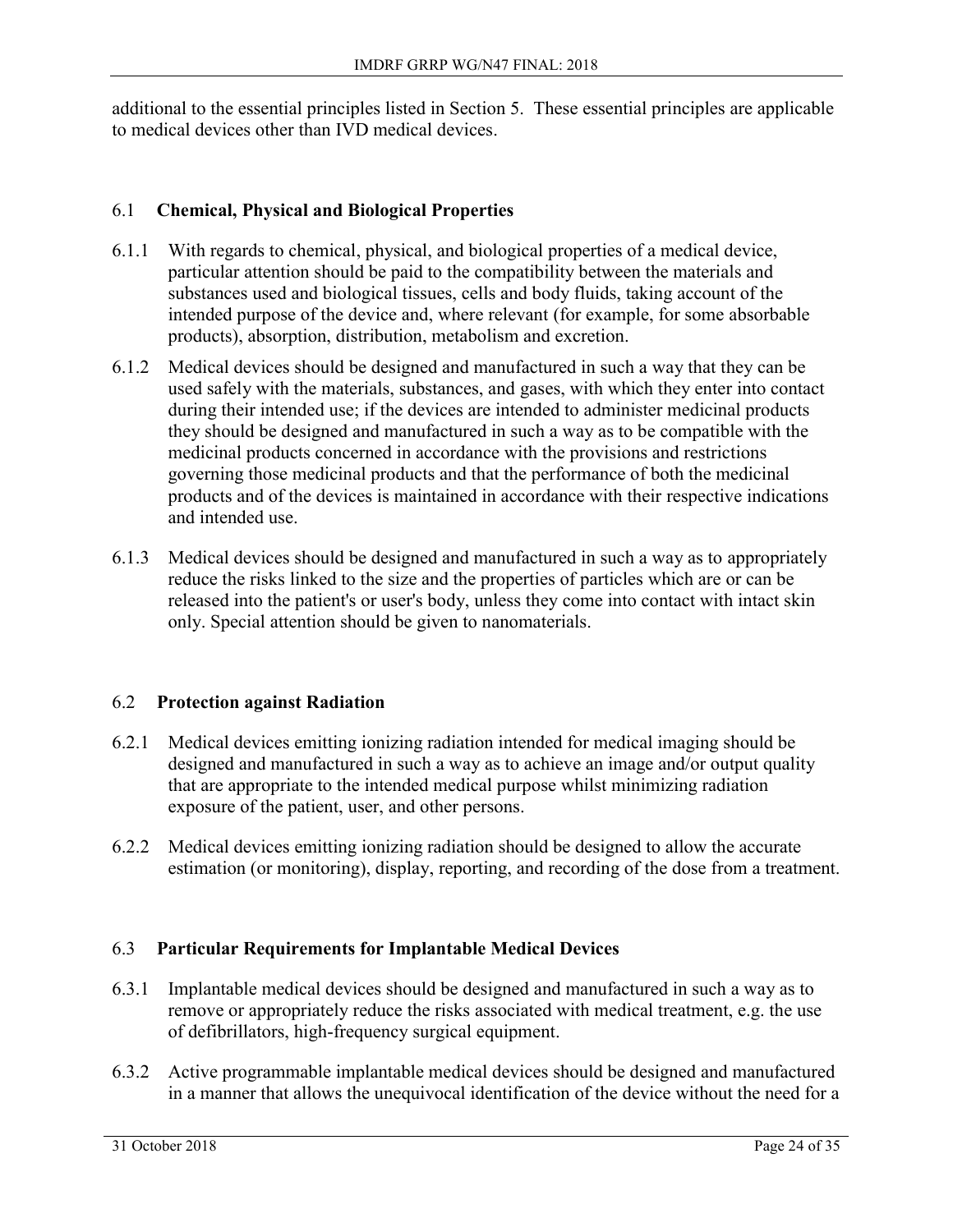surgical operation.

#### 6.4 **Protection against the Risks Posed to the Patient or User by Medical Devices Supplying Energy or Substances**

- 6.4.1 Medical devices for supplying the patient with energy or substances should be designed and manufactured in such a way that the amount to be delivered can be set and maintained accurately enough to ensure the safety of the patient, user, and others.
- 6.4.2 Medical devices should be fitted with the means of preventing and/or indicating any inadequacies in the amount of energy delivered or substances delivered which could pose a danger. Devices should incorporate suitable means to appropriately reduce the risk of accidental release of dangerous levels of energy or substances from an energy and/or substance source.

#### 6.5 **Medical Devices Incorporating a Substance Considered to be a Medicinal Product/Drug**

6.5.1 Where a medical device incorporates, as an integral part, a substance which, if used separately may be considered to be a medicinal product/drug as defined in the relevant legislation that applies in that Regulatory Authority and which is liable to act upon the body with action ancillary to that of the medical device, the safety and performance of the medical device as a whole should be verified, as well as the identity, safety, quality and efficacy of the substance in the specific combination product.<sup>3</sup>

# **7.0 Essential Principles Applicable to IVD Medical Devices**

The essential design and manufacturing principles listed in this Section of the document are additional to the essential principles of safety and performance listed in Section 5. These essential principles are applicable to only IVD medical devices.

## 7.1 **Chemical, Physical and Biological Properties**

7.1.1 With regards to chemical, physical, and biological properties for IVD medical devices,

 $\overline{a}$ 

<sup>&</sup>lt;sup>3</sup> This essential principle is not intended to provide definitions for combination products since these definitions are yet to be harmonized and how combination products are handled varies among different regulatory authorities.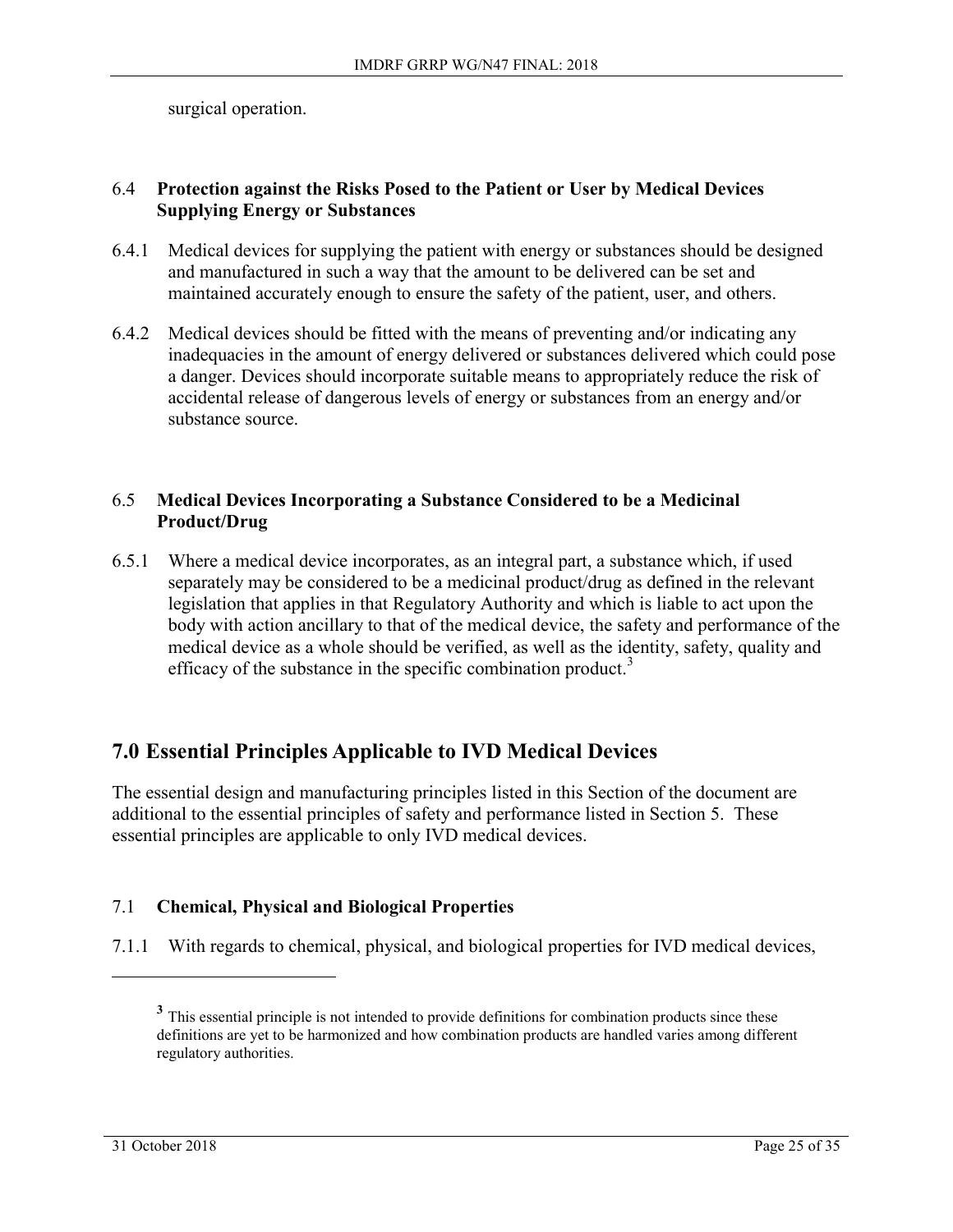attention should be paid to the possibility of impairment of analytical performance due to physical and/or chemical incompatibility between the materials used and the specimens, analyte or marker to be detected and measured (such as biological tissues, cells, body fluids and micro-organisms), taking account of the intended purpose of the device.

#### 7.2 **Performance Characteristics**

- 7.2.1 IVD medical devices should achieve the analytical and clinical performances, as stated by the manufacturer that are applicable to the intended use/purpose, taking into account the intended patient population, the intended user, and the setting of intended use. These performance characteristics should be established using suitable, validated, state of the art methods. For example:
	- a) The analytical performance can include, but is not limited to,
		- a. Traceability of calibrators and controls
		- b. Accuracy of measurement (trueness and precision)
		- c. Analytical sensitivity/Limit of detection
		- d. Analytical specificity
		- e. Measuring interval/range
		- f. Specimen stability
	- b) The clinical performance, for example diagnostic/clinical sensitivity, diagnostic/clinical specificity, positive predictive value, negative predictive value, likelihood ratios, and expected values in normal and affected populations.
	- c) Validated control procedures to assure the user that the IVD medical device is performing as intended, and therefore the results are suitable for the intended use.
- 7.2.2 Where the performance of an IVD medical device depends on the use of calibrators or control materials, the traceability of values assigned to such calibrators or control materials should be ensured through available reference measurement procedures or available reference materials of a higher order.
- 7.2.3 Wherever possible, values expressed numerically should be in commonly accepted, standardized units and understood by the users of the IVD medical device.
- 7.2.4 The performance characteristics of the IVD medical device should be evaluated according to the intended use statement which may include the following:
	- a) intended user, for example, lay user, laboratory professional;
	- b) intended use environment, for example, patient home, emergency units, ambulances, healthcare centers, laboratory;
	- c) relevant populations, for example, pediatric, adult, pregnant women, individuals with signs and symptoms of a specific disease, patients undergoing differential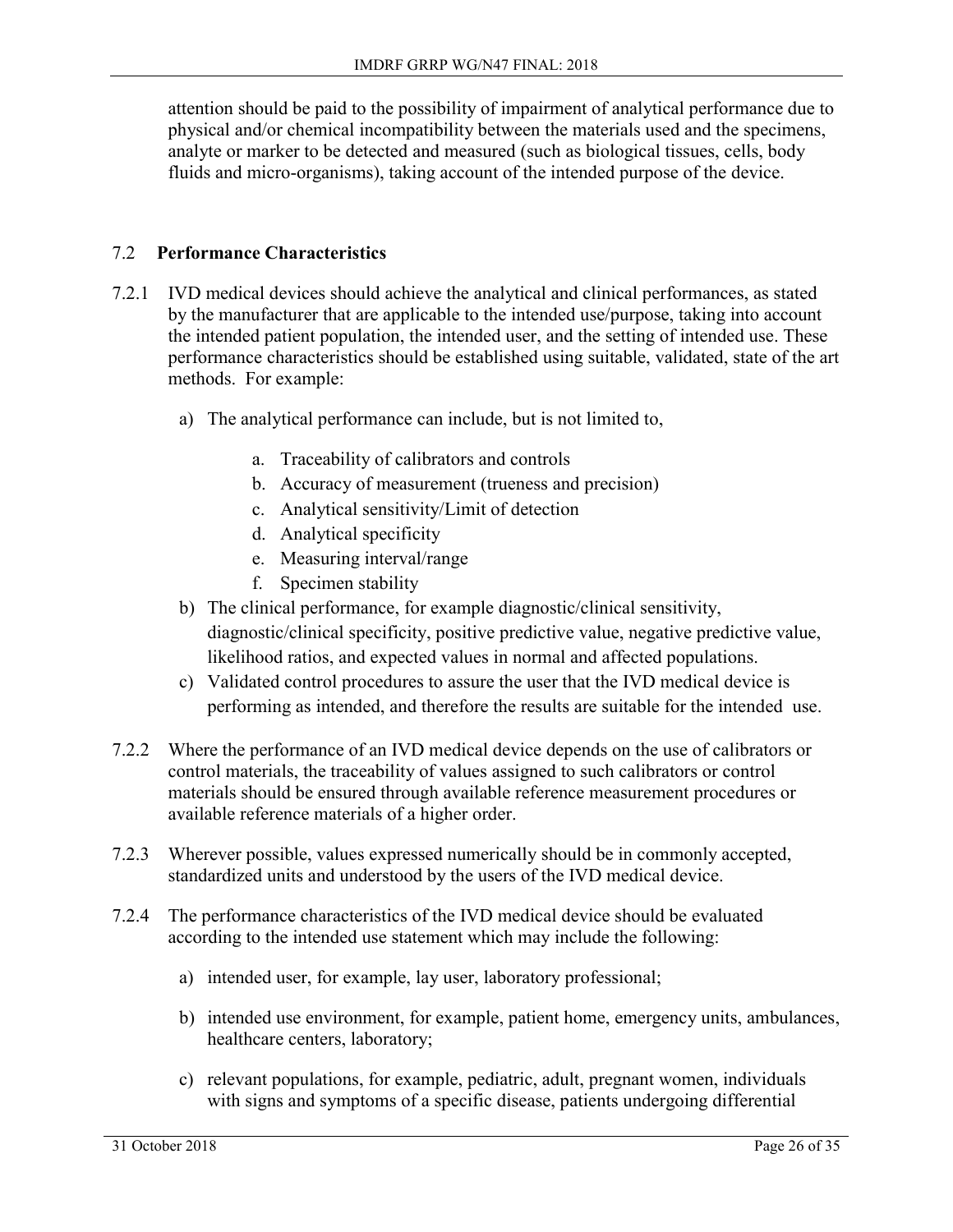diagnosis, blood donors, etc. Populations evaluated should represent, where appropriate, ethnically, gender, and genetically diverse populations so as to be representative of the population(s) where the device is intended to be marketed. For infectious diseases, it is recommended that the populations selected have similar prevalence rates.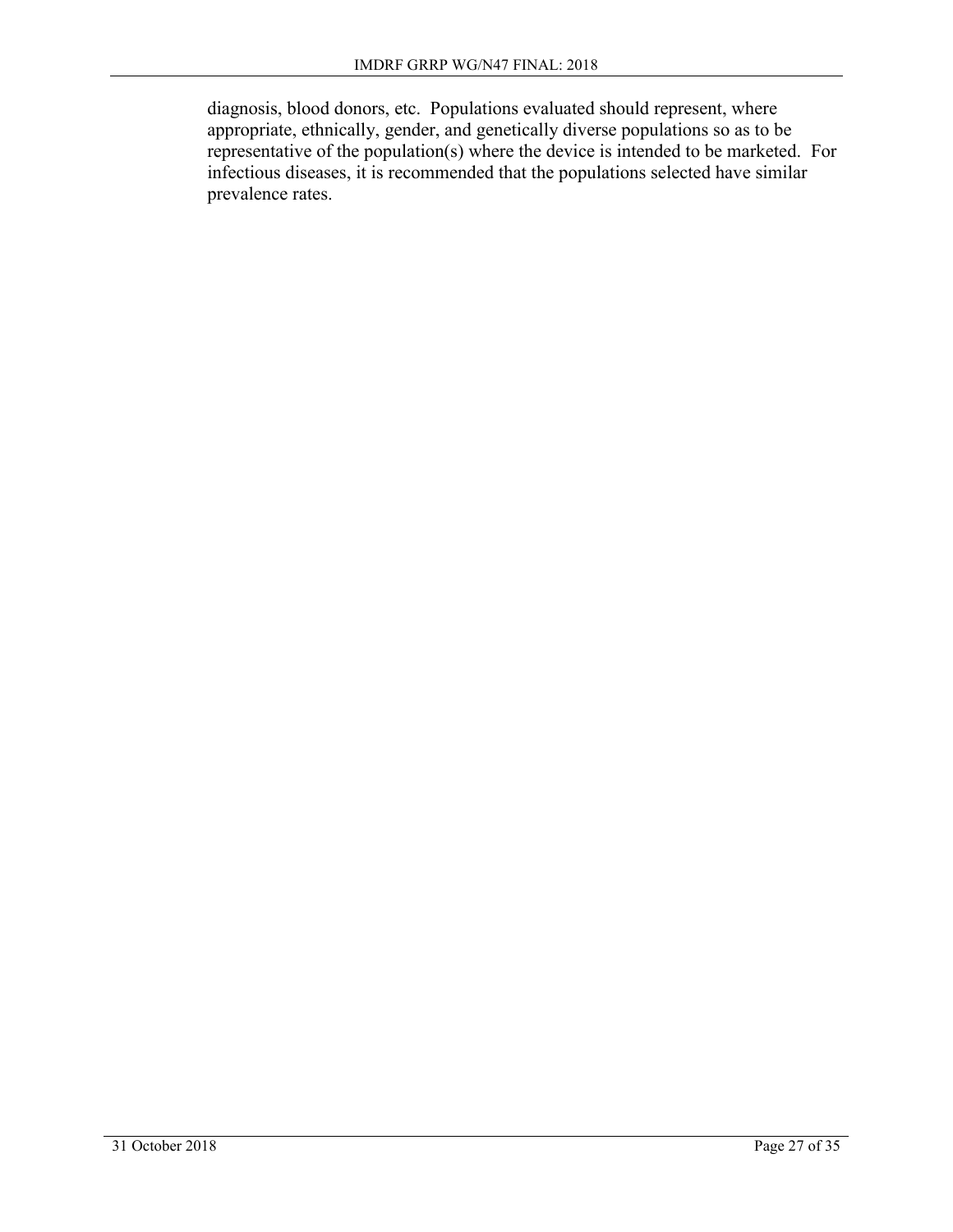**Appendices**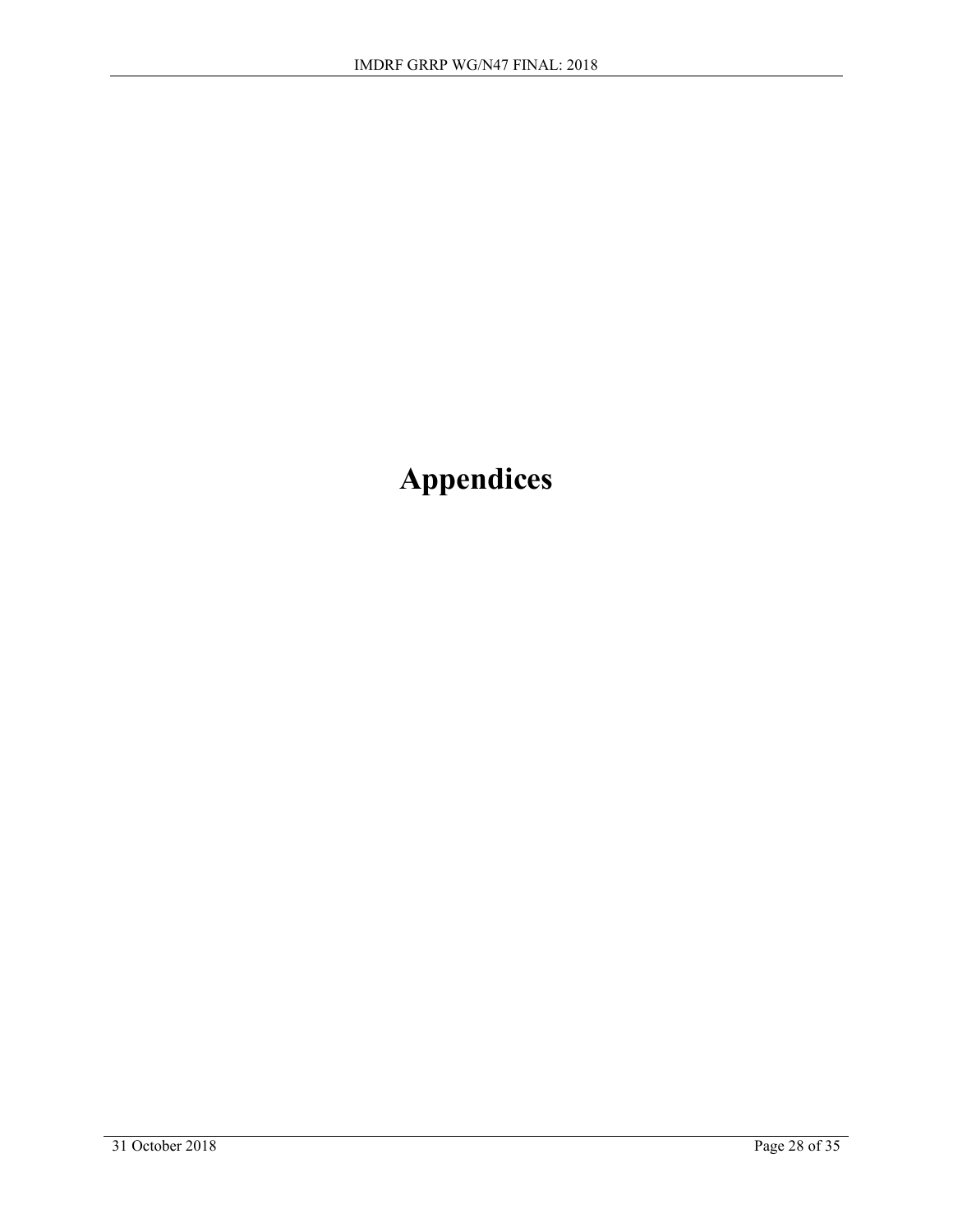# **Appendix A: Use of Standards in Meeting Essential Principles**

Consensus standards that contain detailed requirements may be used to demonstrate conformance with the essential principles of safety and performance. Such consensus standards provide a greater level of detail and specificity than can be expressed in the essential principles. The essential principles of safety and performance and their related standards can be useful in the fulfilment of pre-market and post-market requirements throughout the lifecycle of medical devices and IVD medical devices. It is important to note that, the use of specific consensus standards, depends on the requirements of the Regulatory Authorities having jurisdiction. Use of these consensus standards is voluntary, and manufacturers may establish alternative ways to demonstrate that they meet the essential principles. In addition, some Regulatory Authorities may have additional requirements outside of these essential principles of safety and performance.

## **A. General Approach to Using Standards**

The essential principles of safety and performance are the general, high-level criteria that when met play a major role in the determination that a medical device and IVD medical device is safe and effective. Regulatory requirements expect that a medical device and IVD medical device be safe and effective during its lifecycle and so conformity with the essential principles of safety and performance should be achieved throughout the lifecycle of the medical device and IVD medical device. This usually means that the medical device and IVD medical device should be:

- a) designed to be safe and effective, complying with the essential principles of safety and performance,
- b) manufactured to maintain the design characteristics, and
- c) used in a way that maintains the design characteristics.

In the case of concerning findings while the medical device or IVD medical device is in the postproduction phase (i.e., after marketing approval and manufacturing), the production and postproduction information should be evaluated for relevancy to safety and performance and a redesign of the product might be needed to return the medical device or IVD medical device to compliance with the essential principles of safety and performance.

It is important to note that it is not possible to assure an acceptable level of safety and performance in the lifecycle by simply being compliant with one or more standards at one time. The requirements in a single standard typically do not meet all the specific parts of a given essential principle as related to a given medical device or IVD medical device. A process for continuous compliance is required and the expectation is that this is achieved through the use of a robust quality management system and a risk management process.

## **B. Use of Standards by Regulatory Authorities having Jurisdiction**

In some countries, Regulatory Authorities having jurisdiction acknowledge the use of voluntary consensus standards as one means of demonstrating compliance with relevant essential principles of safety and performance of medical devices and IVD medical devices. In addition, use of consensus standards can promote harmonization among Regulatory Authorities in the regulation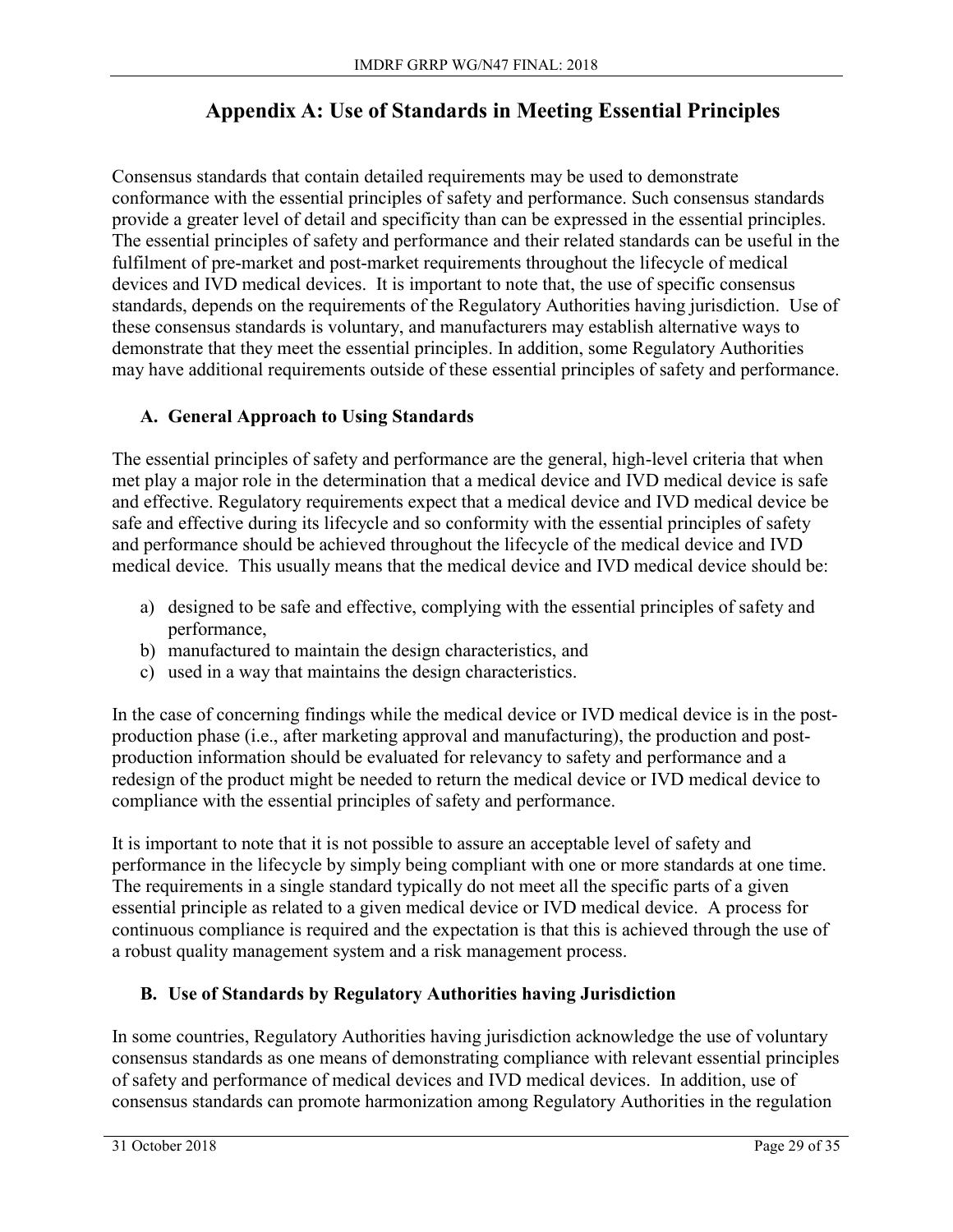of medical devices and IVD medical devices.

Standards suitable to address the essential principles should be based on:

- a) a close relationship of the scope of the standard to one or more of the essential principles,
- b) the clarity, effectiveness, and completeness of the technical requirements contained in the standard as it relates to a specific essential principle,
- c) the existence of test methods for determining compliance with each of the technical requirements in the standard, and
- d) the definition of clear acceptance criterion for determining that each technical requirement is met.

These standards should, wherever possible, be standards incorporating the thinking of the global marketplace and help support the development of consistent expectations between Regulatory Authorities having jurisdiction. In the absence of international consensus standards, it may be appropriate for Regulatory Authorities having jurisdiction to accept the use of regional or national consensus standards or industry standards. Regulatory Authorities having jurisdiction typically establish and maintain a list of accepted standards that they find suitable for demonstrating conformance to these essential principles.

## **C. Assessing the Conformity of a Medical Device and IVD Medical Device**

Conformity assessment is performed by a Regulatory Authority or other party, and is a demonstration that a medical device or IVD medical device conforms to the essential principles as an assurance it is safe and performs as intended. Conformity assessment can include a variety of evaluation activities including examination of records and procedures undertaken by the manufacturer, under requirements established by the Regulatory Authority having jurisdiction. In assessing the conformity of a medical device with the essential principles, standards or parts of several standards may be utilized and combined in a way that is appropriate for the specific medical device or IVD medical device. In some cases, the use of parts of standards and/or combinations of standards should be acceptable for conformity assessment purposes.

If the combination of standards does not cover all the necessary essential principles of safety and performance for a specific medical device or IVD medical device, other means of demonstrating conformance to the essential principles should be used. In addition, the Regulatory Authority having jurisdiction may have additional requirements that are beyond those contained in the standard. In some cases, even if there is an available standard, other objective evidence acceptable to the regulatory authority may be used in lieu of using any standard to demonstrate conformance to the essential principles.

## **D. Risk Management within Consensus Standards**

Risk management is increasingly becoming a key principle within standards. For example, many medical device consensus standards include risk management principles in the application of these standards during the medical device and IVD medical device lifecycle. The use of risk management principles in these consensus standards allows these standards to remain relevant and helpful as technology advances. Application of risk management principles within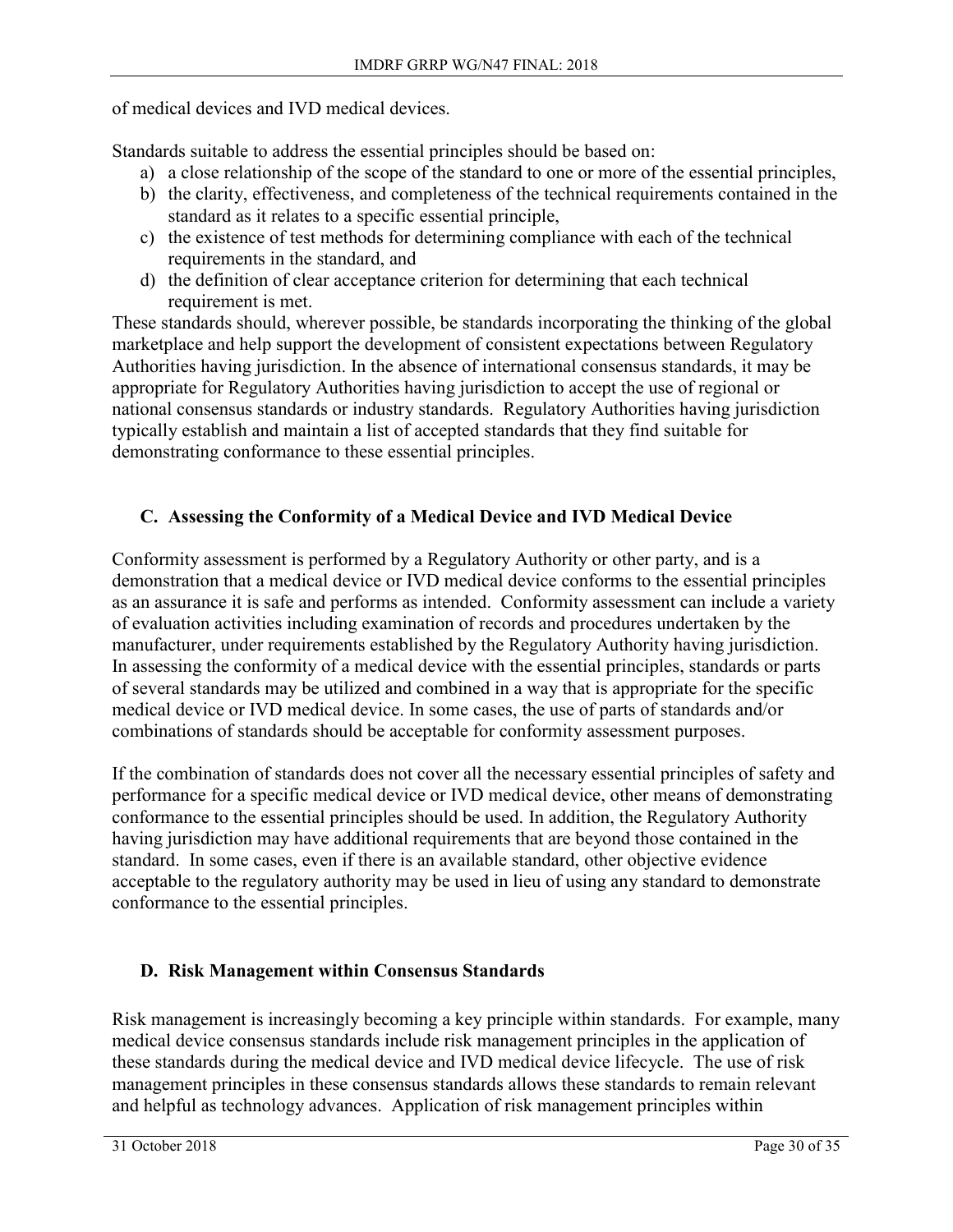consensus standards requires the medical device and IVD medical device manufacturer to consider the implications of design and manufacturing decisions made during the lifecycle of the medical device. Documentation of these risk management activities can provide a justification that manufacturers design and manufacturing decisions meet a Regulatory Authority's requirements for marketing a medical device and IVD medical device.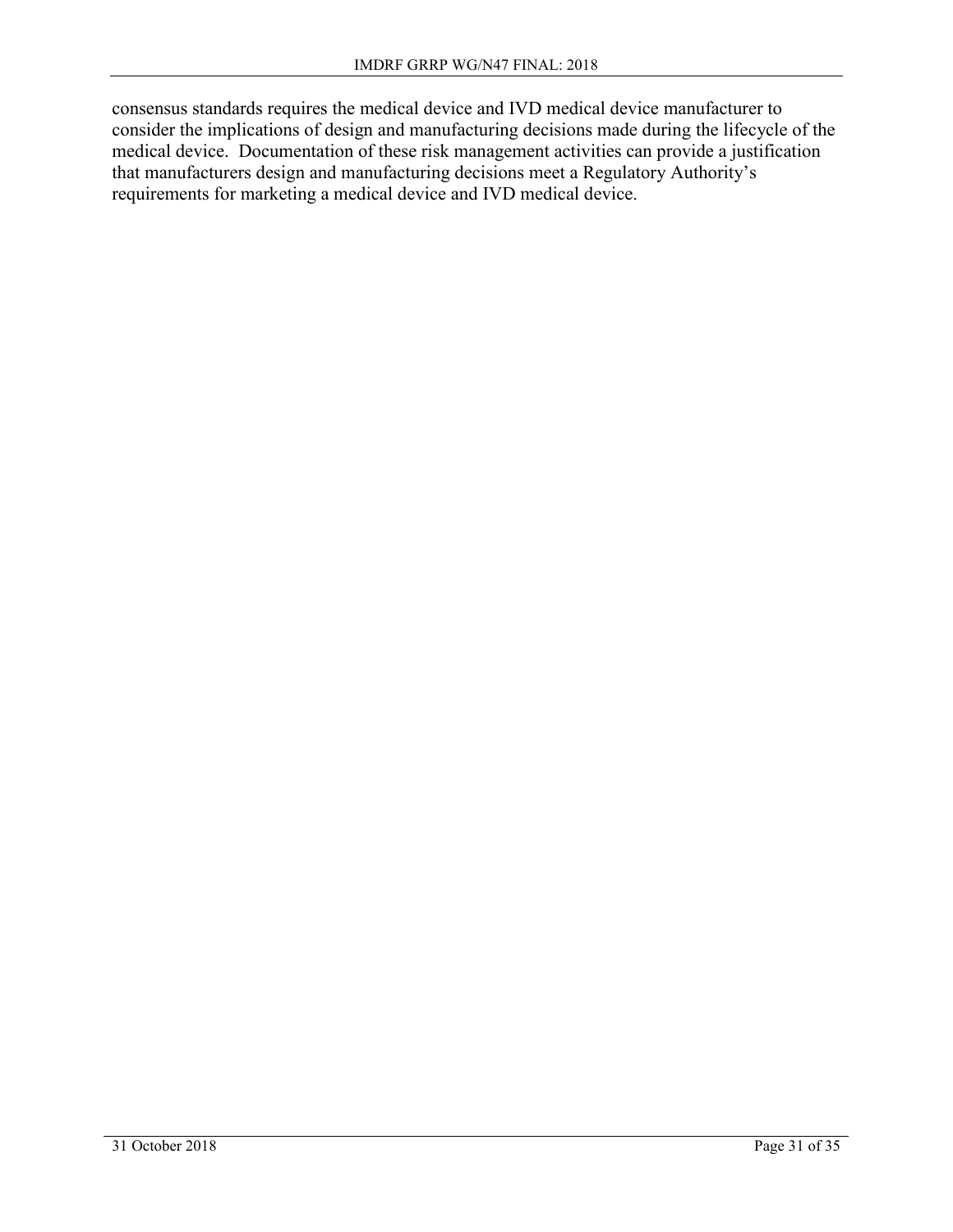## **Appendix B: Guidance on Essential Principles**

The table below is intended to provide general guidance for meeting the essential principles of safety and performance. The standards and guidances below are not intended to encompass all of the requirements to meet a particular essential principle, but rather provide some overarching guidance. Depending on the specific medical device or IVD medical device additional product specific standards may need to be used. In addition, the requirements of the particular Regulatory Authority having jurisdiction must also be taken into consideration.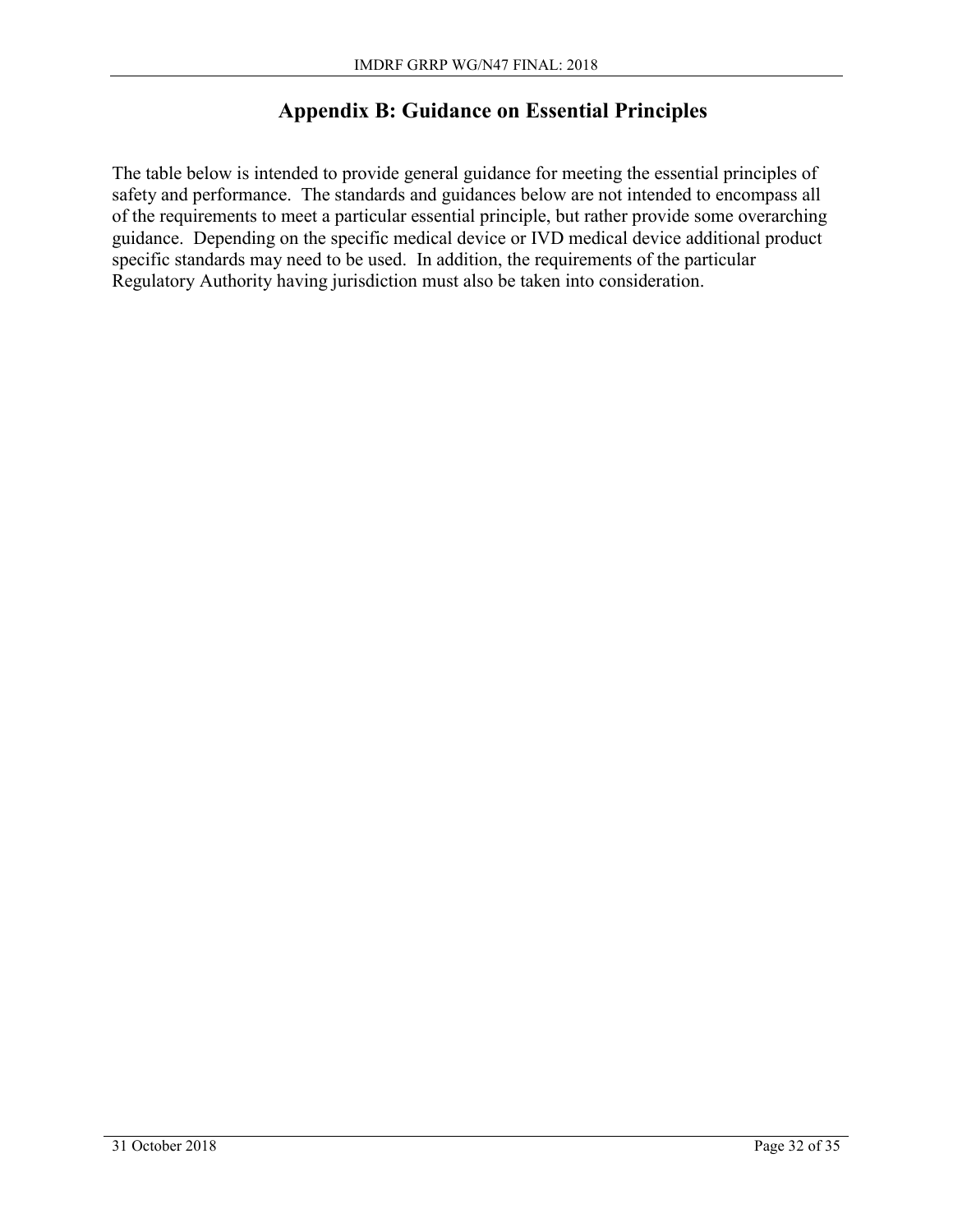| <b>Essential</b><br>Principle | <b>Guidances</b>                                                                                                                                      | <b>Relevant Standards</b> |
|-------------------------------|-------------------------------------------------------------------------------------------------------------------------------------------------------|---------------------------|
| 5.1                           | GHTF/SG3/N18:2010 Quality Management System -Medical<br>Devices – Guidance on Corrective Action and Preventive Action<br>and related QMS Processes    | ISO 13485<br>ISO 14971    |
|                               | GHTF/SG3/N17:2008 Quality Management System - Medical<br>Devices - Guidance on the Control of Products and Services<br><b>Obtained from Suppliers</b> | ISO 23640<br>ISO 24971    |
|                               | GHTF/SG3/N99-10:2004 Quality Management Systems - Process<br><b>Validation Guidance</b>                                                               | CLSI EP25                 |
|                               | GHTF/SG3/N15R8 Implementation of Risk Management<br>Principles and Activities within a Quality Management System<br>ISO 13485:2016 Handbook           |                           |
| 5.2                           | Declaration of Helsinki<br>GHTF/SG5/N1R8:2007 Clinical Evidence - Key Definitions and<br>Concepts                                                     | ISO 14155                 |
|                               | GHTF/SG5/N2R8:2007 Clinical Evaluation<br>GHTF/SG5/N3:2010 Clinical Investigations                                                                    |                           |
|                               | GHTF/SG5/N6:2012 Clinical Evidence for IVD Medical Devices -<br>Key Definitions and Concepts                                                          |                           |
|                               | GHTF/SG5/N7:2012 Clinical Evidence for IVD Medical Devices -<br>Scientific Validity Determination and Performance Evaluation.                         |                           |
|                               | GHTF/SG5/N8:2012 Clinical Performance Studies for In Vitro<br>Diagnostic Medical Devices                                                              |                           |
| 5.3                           |                                                                                                                                                       | ISO 10993                 |
|                               |                                                                                                                                                       | <b>IEC 60601</b>          |
|                               |                                                                                                                                                       | <b>IEC 61010</b>          |
| 5.4                           |                                                                                                                                                       | ISO 11135                 |
|                               |                                                                                                                                                       | ISO 11137                 |
|                               |                                                                                                                                                       | ISO 11138                 |
|                               |                                                                                                                                                       | ISO 11140                 |
|                               |                                                                                                                                                       | ISO 11607                 |
|                               |                                                                                                                                                       | ISO 10993                 |
|                               |                                                                                                                                                       | ISO 11737                 |
|                               |                                                                                                                                                       | ISO 13408<br>ISO 14644    |
|                               |                                                                                                                                                       | ISO 14937                 |
|                               |                                                                                                                                                       | ISO 14698                 |
|                               |                                                                                                                                                       | ISO 17664<br>ISO 17665    |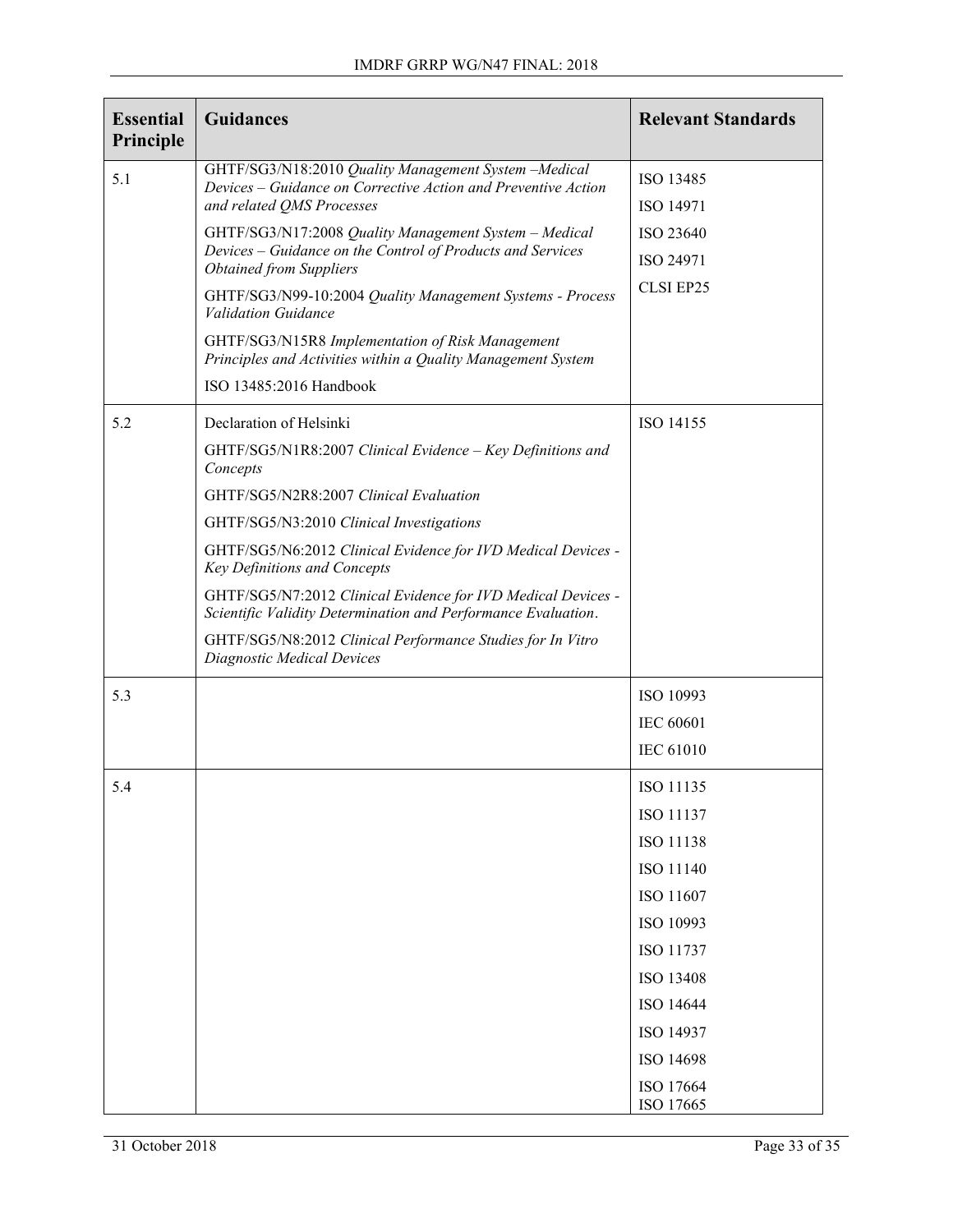| 5.5  |                                                                                                                                                       | <b>IEC 60601</b> |
|------|-------------------------------------------------------------------------------------------------------------------------------------------------------|------------------|
|      |                                                                                                                                                       | <b>IEC 61010</b> |
|      |                                                                                                                                                       | IEC 62366-1      |
|      |                                                                                                                                                       | IEC/TR 62366-2   |
|      |                                                                                                                                                       | <b>IEC 80001</b> |
|      |                                                                                                                                                       | ISO 80369        |
|      |                                                                                                                                                       | IEC 62304        |
| 5.6  |                                                                                                                                                       | <b>IEC 60601</b> |
|      |                                                                                                                                                       | IEC 61010        |
| 5.7  |                                                                                                                                                       | <b>IEC 60601</b> |
|      |                                                                                                                                                       | <b>IEC 61010</b> |
| 5.8  | IMDRF/SaMD WG/N41FINAL:2017 Software as a Medical<br>Device (SaMD): Clinical Evaluation                                                               | IEC 62304        |
|      | IMDRF/SaMD WG/N23 FINAL:2015 Software as a Medical<br>Device (SaMD): Application of Quality Management System                                         |                  |
|      | IMDRF/SaMD WG/N12 FINAL:2014 "Software as a Medical<br>Device": Possible Framework for Risk Categorization and<br><b>Corresponding Considerations</b> |                  |
|      | IMDRF/SaMD WG/N10 FINAL:2013 Software as a Medical<br>Device (SaMD): Key Definitions                                                                  |                  |
| 5.9  |                                                                                                                                                       | <b>IEC 60601</b> |
|      |                                                                                                                                                       | <b>IEC 61010</b> |
|      |                                                                                                                                                       | IEC 62366-1      |
|      |                                                                                                                                                       | IEC/TR 62366-2   |
| 5.10 | IMDRF/GRRP WG/N52 Principles of Labeling for Medical<br>Devices and IVD Medical Devices                                                               | ISO 15223-1      |
|      |                                                                                                                                                       | ISO 18113        |
| 5.11 |                                                                                                                                                       | <b>IEC 60601</b> |
|      |                                                                                                                                                       | IEC 61010        |
| 5.12 |                                                                                                                                                       | IEC 62366-1      |
|      |                                                                                                                                                       | IEC/TR 62366-2   |
| 5.13 |                                                                                                                                                       | ISO 22442        |
| 5.14 | Refer to jurisdictional requirements.                                                                                                                 |                  |
| 6.1  |                                                                                                                                                       | ISO 10993        |
|      |                                                                                                                                                       | IEC 60601        |